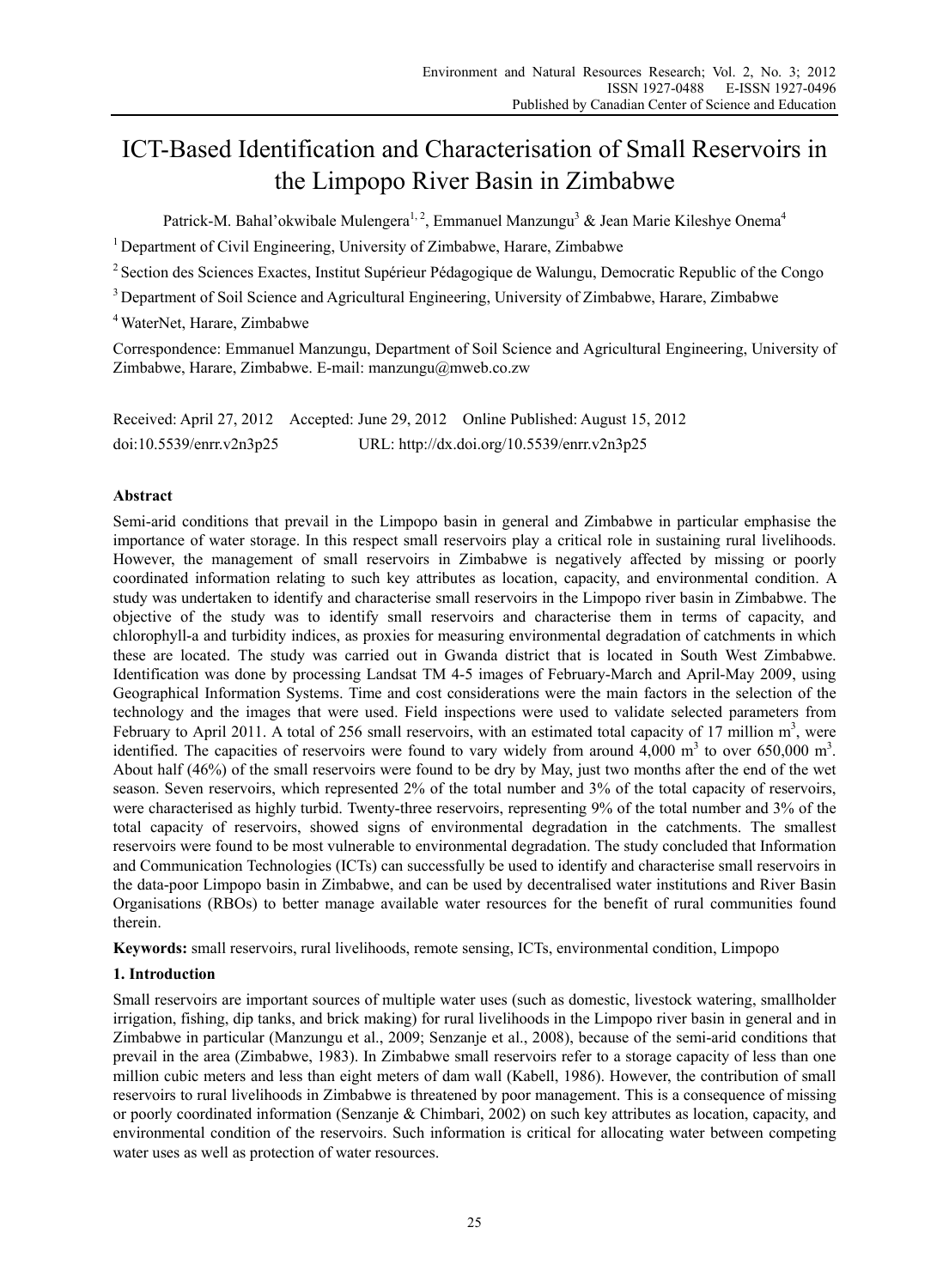In Zimbabwe a number of institutions are directly or indirectly involved in the management of small reservoirs. The Zimbabwe National Water Authority (ZINWA), a quasi-government agency, has overall oversight of water management in the country including building and managing dams. For example, by law, ZINWA should be informed before any large dam is constructed (Zimbabwe, 1998). However, ZINWA's mandate does not extend to small dams. All the same ZINWA must be informed when a small reservoir is established. Significantly this is only after its completion (Zimbabwe, 1998). As a consequence ZINWA does not hold a comprehensive database on small reservoirs. Sometimes the management of small reservoirs is left to the discretion of funders of the reservoirs such as Non Governmental Organisations (NGOs), the state-owned District Development Fund (DDF), and local authorities known as rural district councils (RDCs). As the planning and development authorities, RDCs should ideally coordinate the establishment and management of small reservoirs. However, RDCs lack capacity to document small reservoirs, monitor water use, and ensure their environmental protection. More often than not, RDCs tend to leave management of small reservoirs to local people, who also lack capacity to effectively manage them (Mufute et al., 2008).

In order to improve the management of small reservoirs and, consequently, contribute to sustaining rural livelihoods that are dependent on them it is critical that adequate information about them is captured and stored. Information that is needed to effectively manage reservoirs includes, among other things, location of the reservoirs, estimation of their capacity (De Moustier, 1988; DEC, 1987), nutrient load characterisation and quantification (Koelmans & Lijklema, 1996; Muvundja et al., 2009), as well as assessing environmental impacts (DEC, 1987; Naiman & Dudgeon, 2009). This can be quite an expensive process if traditional methods are used. However, recent developments in Information and Communication Technologies (ICTs) provide an opportunity to undertake the same task at a fraction of the cost (Hayes & Rajao, 2011; Jansky & Uitto, 2005; Singh & Singh, 2004; Wainwright & Waring, 2004). ICT refers to the practical application of knowledge involving the development, maintenance, and use of computer systems and electronics in order to process and exchange messages through a common system of symbols (Encyclopaedia Britannica, 2010). Some examples of ICTs are mobile phone telecommunications, radio, television, internet, databases, remote sensing, and geographic information systems (CTA, 2011; Jansky & Uitto, 2005).

In water resource management ICT has been used to analyse rainfall (Kileshye & Taigbenu, 2009), locate and estimate capacity of reservoirs (Gupta & Banerji, 1985; Rakhmatullaev, 2010; Sawunyama et al., 2006) and assess groundwater potential (Moyce et al., 2006). Other applications included characterising water quality (Nas et al., 2010), assessing land use impacts on soil erosion (Shinde et al., 2010), producing geologic and soil maps, and conducting natural disaster and environmental assessments (Lillesand et al., 2004). In Zimbabwe ICTs have been used to collect and process information on small reservoirs in the Limpopo basin. Sawunyama et al. (2006) estimated the capacities of small reservoirs in Insiza district in South West Zimbabwe using remote sensing data and Geographic Information Systems (GIS). However, the study did not go as far as assessing critical management factors such as estimating the change of volume of a reservoir from a wet to a dry period, and assessing environmental conditions of the reservoirs such as assessing the quality of water.

In water quality assessment the first four of the seven bands that constitute Landsat TM 4-5 scenes have been effectively used because of their spectral resolutions that cover a large portion of wavelength between 400 and 850 nm (Hadjimitsis & Clayton, 2011; Usali & Ismail, 2010). In this paper, turbidity and chlorophyll-a were chosen forphysico-chemical characterisation of small reservoirs. These two parameters have optical properties that make them measurable by remote sensing, and can accurately indicate the environmental status of the reservoirs (Moore, 1980). Turbidity is the measure of the light scattering in water due to suspended matter (Rasmussen et al., 2009). Chlorophyll-a is the substance responsible for the pigment of algal plants, which gives a good indication of algal biomass in water (Duan et al., 2007). High turbidity of a reservoir is generally caused by inflows that are heavily loaded by suspended matter (Valentin et al., 2008). Inflows that are heavily loaded by nutrients induce excessive algal growth and can cause proliferation of floating vegetation (Monaghan et al., 2009; Muvundja et al., 2009).

This study sought to use freely available Landsat TM 4-5 images in order to identify and characterise small reservoirs in terms of their capacity, turbidity and chlorophyll-a in Limpopo river basin in Zimbabwe. It used Gwanda district as a case study.

#### **2. Study Area**

The study was undertaken in Gwanda administrative district that is located in Matebeleland South province (Figure 1).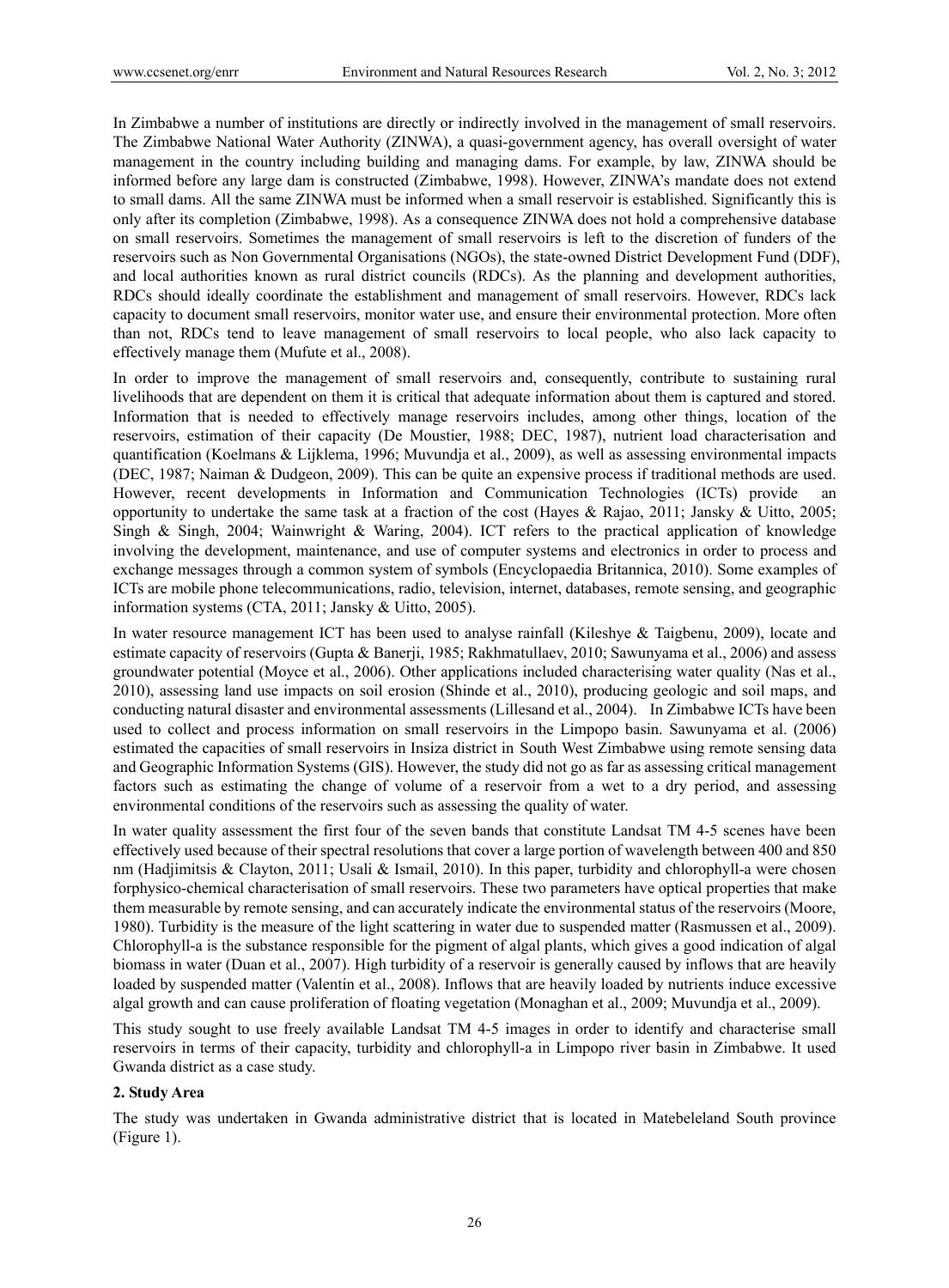

Figure 1. Location map of Gwanda district

The district covers approximately 11 000  $km^2$  and is drained by two main rivers, namely the Tuli in the West and Mzingwane in the East. Altitude ranges from around 560 m in the Southern part to greater than 1300 m in the Northern part. The district falls in three subcatchments (Shashe, Upper and Lower Mzingwane) in the hydrological zone B, which is one of the six hydrological zones into which Zimbabwe is divided. The zone is characterised by the lowest mean annual runoff (M.A.R ) of 19 mm, and has the highest coefficient of variation (130%) in the whole country (Mtisi & Nicol, 2003; Mupangwa et al., 2008; Zimbabwe, 1983). Lower Mzingwane has the lowest M.A.R of 4 mm and the highest coefficient of Variation (C.V) of 160% (Zimbabwe, 1983). Consequently, the streams are generally ephemeral, which underlines the importance of water storage in the area. The rainy season ranges from November to March while the dry season starts from May to September. The soils in the district, which belong to the classes of leptosols, luvisols, lixisols, acrisols, and arenosols (FAO & UNESCO, 2006), are not suitable for agriculture unless fertilisers are applied (IUSS Working Group WRB, 2006).

Due to the erratic rainfall, rainfed crop production is difficult. Livestock farming is an important livelihood strategy. The main source of income is cattle and small stock production, although this is undertaken at subsistence level (PlanAfric, 2000). The human population in the district is estimated to be 133,167 in 2002 (CSO, 2002) and 150,000 in 2010 (UN, 2010). The general population in the communal areas is relatively poor (PlanAfric, 2000), and is characterised by an illiteracy level of around 18% and a Human Development Index (HDI) of 0.60 (FAO, 2011). This is worsened by a high rate of unemployment (UN, 2010).

## **3. Material and Methods**

#### *3.1 Overview of Methodological Approach*

The methodological approach used in the study, as illustrated in Figure 2, consisted of four main steps:

1) Supervised classification of land cover using satellite images in order to extract areas of water bodies;

2) Identification and characterization of small reservoirs by determining turbidity and chlorophyll-a indices from satellite images;

3) Estimation of small reservoirs capacity from remotely sensed acquired information for wet and dry periods; and

4) Ground validation of obtained results.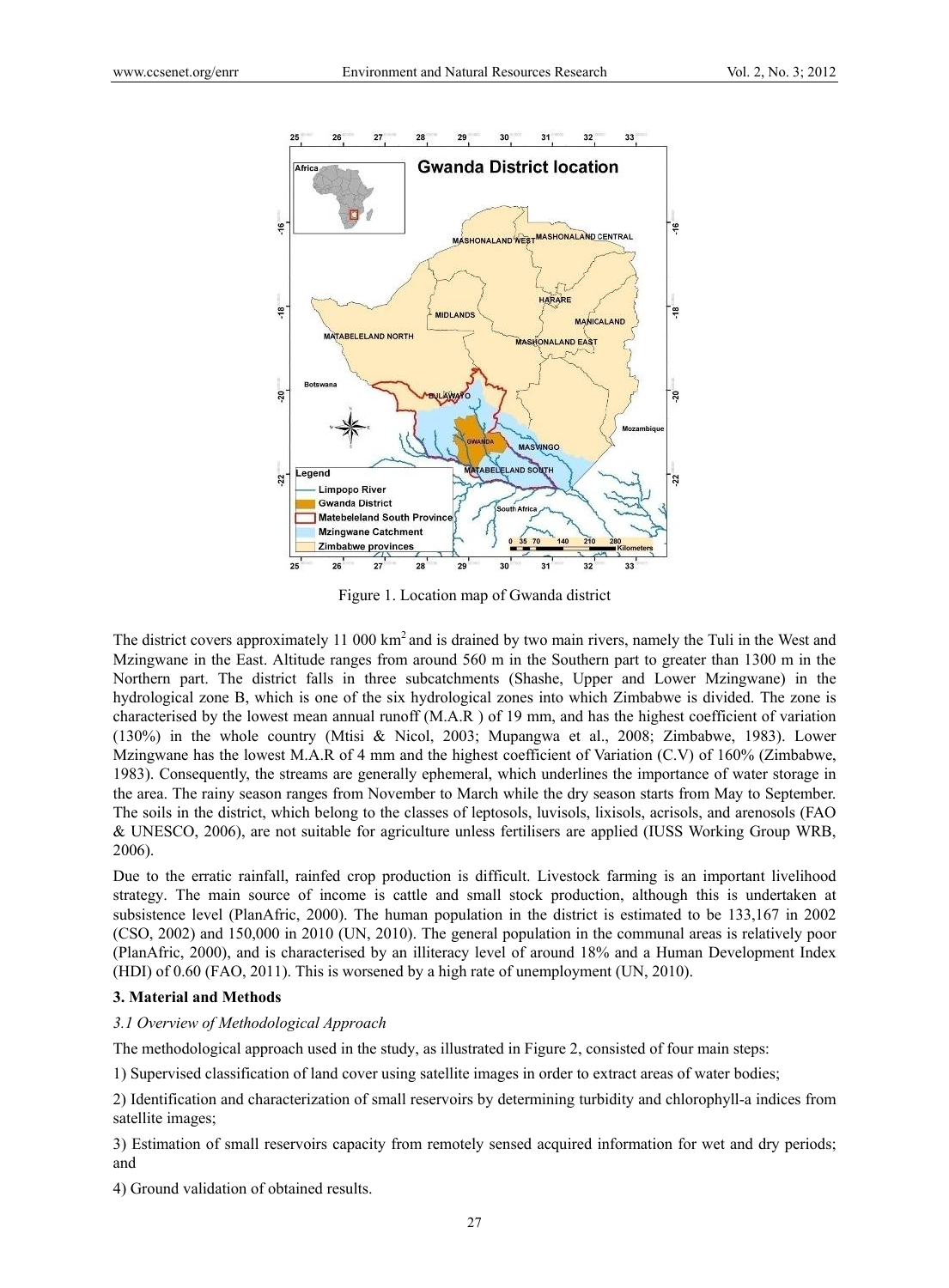These steps were carried out from January 2011 to April 2011. The Geographical Information Systems software ILWIS 3.31 was used. Mathematical and statistical computations were done using Excel and SPSS.



Figure 2. Methodological approach

# *3.2 Classification of Land Cover*

To classify the land cover characteristics of the district, satellite images from Landsat TM 4-5 collection were chosen. The following reasons justified the choice of the particular images:

a. The sensor has seven bands that cover a spectral resolution ranging from the visible to the infrared region (that is good for characterizing most of Earth surface materials and water in particular);

b. The images are freely available and generally free of stripes;

c. The spatial resolution of 30m that characterizes the bands 1, 2, 3, 4, 5 used in this study, is good enough to identify small reservoirs; and

d. The sensor records images at a radiometric resolution of 8 bits, which provides enough detail of information by discriminating 256 levels of reflectance intensity in a particular wavelength. This was important for both the classification of land cover in general and the physical and chemical characterization of small reservoirs in particular.

The satellite images were downloaded from the USGS website (http://glovis.usgs.gov) using the geographic coordinates of the boundaries of the district. Selecting appropriate images of the Landsat TM 4-5 collection was based on the following considerations:

1) Images that covered the geographic location of Gwanda district and were preferably cloud-free;

2) Latest images in order to identify all small reservoirs, including the most recently developed ; and

3) Two sets of images of the same year representing the wet and dry season so as to be able to estimate the capacity of the reservoirs in the two seasons.

Four scenes of Landsat TM 4-5 images were necessary to cover the whole district per season. Images of February-March 2009 were downloaded, which represented the end of the rainy season. There was, however, a challenge in finding recent images of around September that could be used to better estimate dry season capacity. The latest available images were around May 2009. All the images had low sun elevation angles, ranging from 36.7 to 55.1°. Low sun elevation is known to generate shadows in the presence of abrupt topography, which affects the classification of land cover types of low reflectance such as clear or deep water (Srestha & Zinck, 2001). These shadows were filtered from the classification using the first critical index of the identified small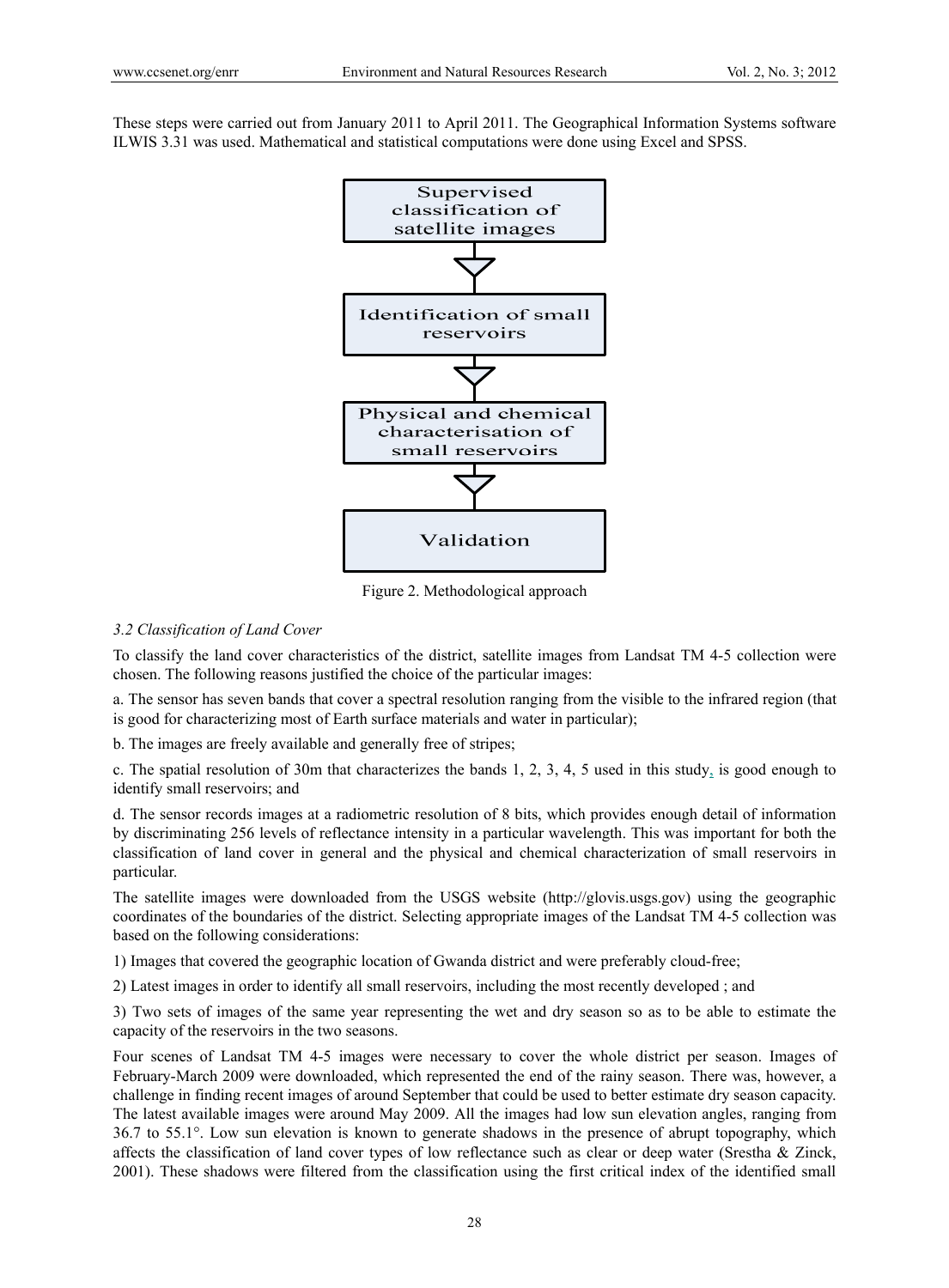reservoirs, as will be later explained.

Geometric and radiometric pre-processing of the images was done in order to fix satellite distortions, variation in solar illumination, and atmospheric effects on acquired images (Ouaidrari & Vermote, 1999; Verbyla & Boles, 2000). Geometric correction was carried out using an affine transformation on the basis of two topographic maps of 1:50,000 scale that cover the district. The nearest neighbour method was applied for resampling. Radiometric calibration was done based on standard procedure, as described by Chander and Markham (2003). Satellite images tiles were merged per spectral band and per period in order to obtain individual bands that cover the entirety of the district as per defined period.

A supervised classification was then run based on pseudo-natural colour composite (bands 5, 4, 3 for channels Red, Green, Blue) using the minimum distance to mean algorithm. A 2% histogram equalisation was applied for contrast enhancement. Six classes of land cover were sampled based on their specific spectral reflectances that could be distinctly separated on the pseudo-natural colour composite. These were clear or deep water and shadows, shallow or turbid water, forests and shrubs, healthy vegetation, white soil/sand, and brown soil/clay.

*3.3 Identification and Characterisation of Small Reservoirs* 

## 3.3.1 Identification

From the six classes of the classified images, the two classes of water (clear or deep water and shallow or turbid water) were merged into one class of "water bodies". The capacity-area relationship developed by Sawunyama *et*  al. (2006), for which the  $R^2$  was 95%, was used to determine the size limit in terms of surface area between small and larger reservoirs as defined (in volume terms) in Zimbabwe (Kabell, 1986; Zimbabwe, 1998). The reservoirs polygons were formed based on the contiguity of pixels using an automated 8-pixel connection method (that connects in horizontal, vertical, and diagonal pixels) and assigning such connected pixels a unique identifier. To that unique identifier was associated the location coordinates of the point at the center of the polygon. The surface areas were calculated based on the number of pixels that formed each polygon, taking into account that each pixel constitutes a square of 30 m wide. A threshold of 2 pixels was set to classify negligible water bodies. To remove larger residual water bodies in main rivers, namely Tuli and Mzingwane rivers, a masking map was created.

#### 3.3.2 Characterisation of Turbidity and Chlorophyll-a

Reflectance data of Landsat TM 4-5 images have been used to develop algorithms that directly output the parameter under study from the input of reflectance in one or more satellite bands (Bustamante et al., 2009; Raharimahefa & Kusky, 2010). However, the development of such models depends on the availability of *in situ* data to correlate with reflectance on the time of satellite overpass (Hadjimitsis et al., 2006; Nas et al., 2010). Again, the models are very diverse and specific to the reservoirs studied, which makes them not replicable elsewhere. It was concluded that this approach was not applicable in the case of small reservoirs in Gwanda district because of challenges highlighted above, which relate to data availability as well as time and costs considerations.

Although they differ in the quantification of the physico-chemical property studied, these divergent models have in common the reflectance bands, bands ratios, or bands combinations that strongly correlate with *in situ* measurements (Hadjimitsis & Clayton, 2011). Thus well selected bands can be used to effectively characterise the physico-chemical property in terms of a unitless index. Bands ratios are generally preferred because of the ability to discriminate atmospheric effects, and shadows due to variation of topography and sun elevation (Lawrence & Ripple, 1998; Nas et al., 2010; Raharimahefa & Kusky, 2010). In this paper, bands ratios were therefore chosen as indices of turbidity and chlorophyll-a.

Best prediction of turbidity is performed with algorithms based on single bands 3 or 2 of Landsat TM 4-5 (Brezonik et al., 2005; Bustamante et al., 2009; Hadjimitsis et al., 2006; Nas et al., 2010), while band 1 also characterises turbidity by providing the best penetration in water (Raharimahefa & Kusky, 2010). Some studies have demonstrated that the ratios (band 3)/(band 1) and (band 2)/(band 1) best correlate with *in situ* measurements of turbidity (Nas et al., 2010; Raharimahefa & Kusky, 2010). The turbidity index used in this study is thus the sum of the two ratios in a way that considers the spectral ranges where turbidity best correlates:

Landsat TM 4-5 Turbidity Index = (Band 3 + Band 2)/(Band 1) 
$$
(1)
$$

To characterise chlorophyll-a, Duan et al. (2007) showed that the reflectance of this substance positively correlates in bands 2 and 4 and has a remarkable pic of absorption in band 3 of Landsat TM 4-5 (Figure 3).

In this order, the simple ratio of vegetation index (Band 4)/(Band 3) and the ratio (Band 2)/(Band 3) are best indicators of chlorophyll-a reflectance (Duan et al., 2007; Raharimahefa & Kusky, 2010).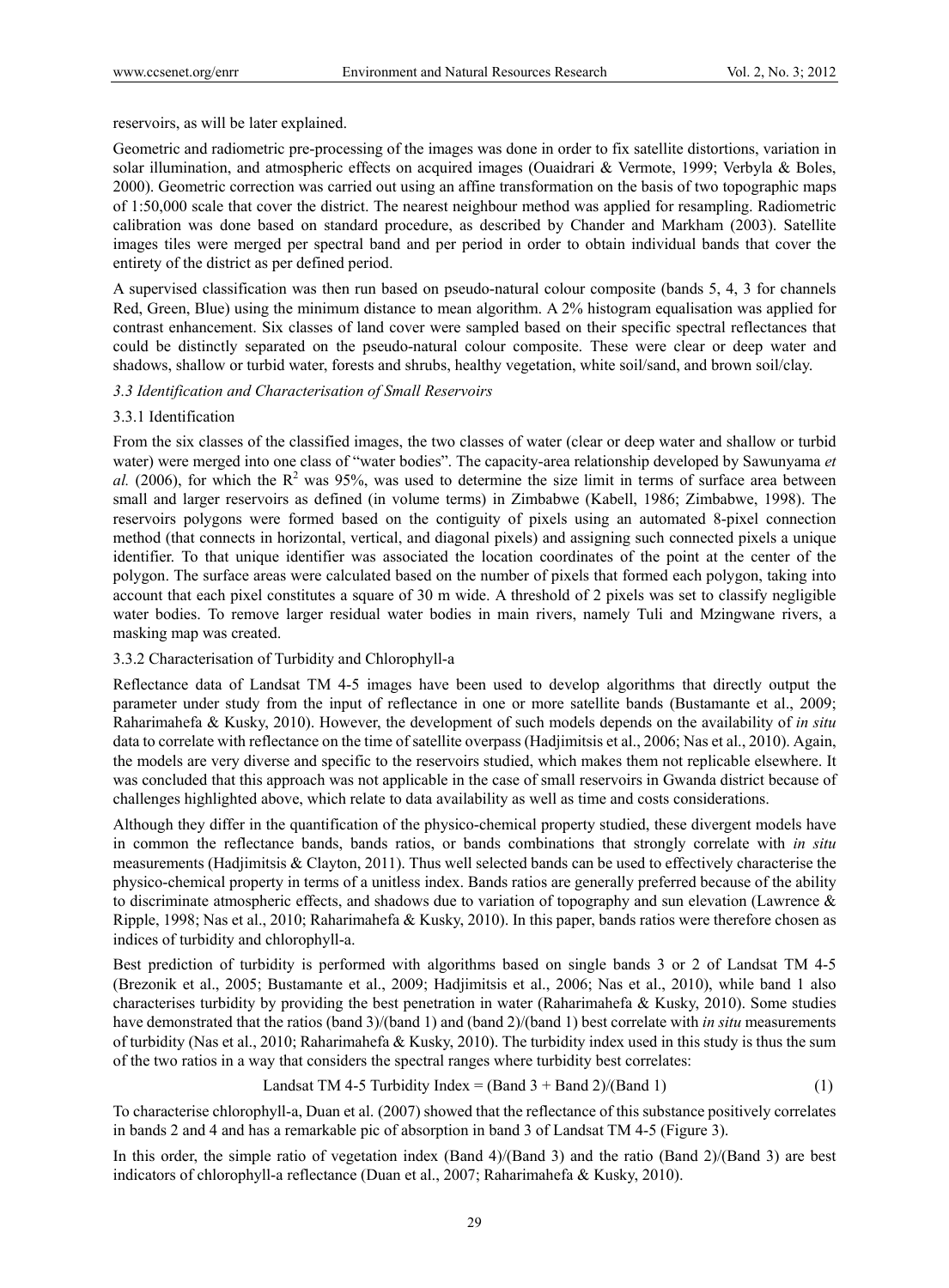The chlorophyll-a index used in this study is thus the sum of the two ratios in a way that considers the spectral ranges where chlorophyll-a concentration best correlates with spectral reflectance:

Landsat TM chlorophyll-a index = (Band 2 + Band 4)/(Band 3) 
$$
(2)
$$



Figure 3. Correlation between chlorophyll-a concentration and reflectance in Landsat TM bands

To characterise the critical turbidity and chlorophyll-a of small reservoirs, it is important to consider the magnitude of these parameters compared to specified thresholds. To determine these thresholds (or critical indices) there are three aspects that need consideration. Firstly, remotely sensed turbidity from satellite is generally affected by the bottom soil reflectance of shallow reservoirs (Bustamante et al., 2009; Tolk et al., 2000). Secondly, ratio-based vegetation indices effectively discriminate shadows from clear water (Lawrence & Ripple, 1998). Thirdly, Irigoien and Castel (1997) found that excessive turbidity hinders chlorophyll-a concentration despite large inputs of nutrients. In the same vein, Scheffer et al. (2001) found that turbidity becomes critical when it continues increasing without increase in vegetation and, conversely, vegetation growth becomes critical when it continues increasing without turbidity increase.

Therefore, to characterise the environmental degradation of small reservoirs in the district, critical turbidity and chlorophyll-a indices were determined by the points of change of relationships between equations (1) and (2). As a prerequisite, the coefficients of determination  $(R^2)$  of these relationships were considered not to be affected by collinearity between the two equations. This is because the ratios B3/B1 and B2/B1, which were used for turbidity index (Equation 1), do not correlate ( $\mathbb{R}^2$  of less than 0.05) with chlorophyll-a concentration (Duan et al., 2007).

The highest and lowest values of the critical indices were determined on the basis of the absolute error that characterised the critical indices. These values represented the limits of the interval in which the change of relationship between turbidity and chlorophyll-a was occuring.

Considering that vegetation-based ratio indices discriminate shadows (Lawrence & Ripple, 1998), two critical indices of chlorophyll-a were determined. The first was used to eliminate shadows from the class of 'clear or deep water', using the criteria that they were characterised by an index greater than the lowest value of the first critical chlorophyll-a index. In this order, 'true reservoirs' remained. The second critical index was used to categorise 'true reservoirs' that are loaded with excessive vegetation and those that are not.

Four subclasses were determined considering the categorisation of small reservoirs based on the critical turbidity and chlorophyll-a indices, namely:

1) "Highly turbid" reservoirs were characterised by turbidity indices greater than the highest critical turbidity index;

2) "Moderately turbid" reservoirs were characterised by turbidity indices between the highest and lowest critical turbidity indices;

3) "Clear water and no floating vegetation" reservoirs were characterised by turbidity indices less than the lowest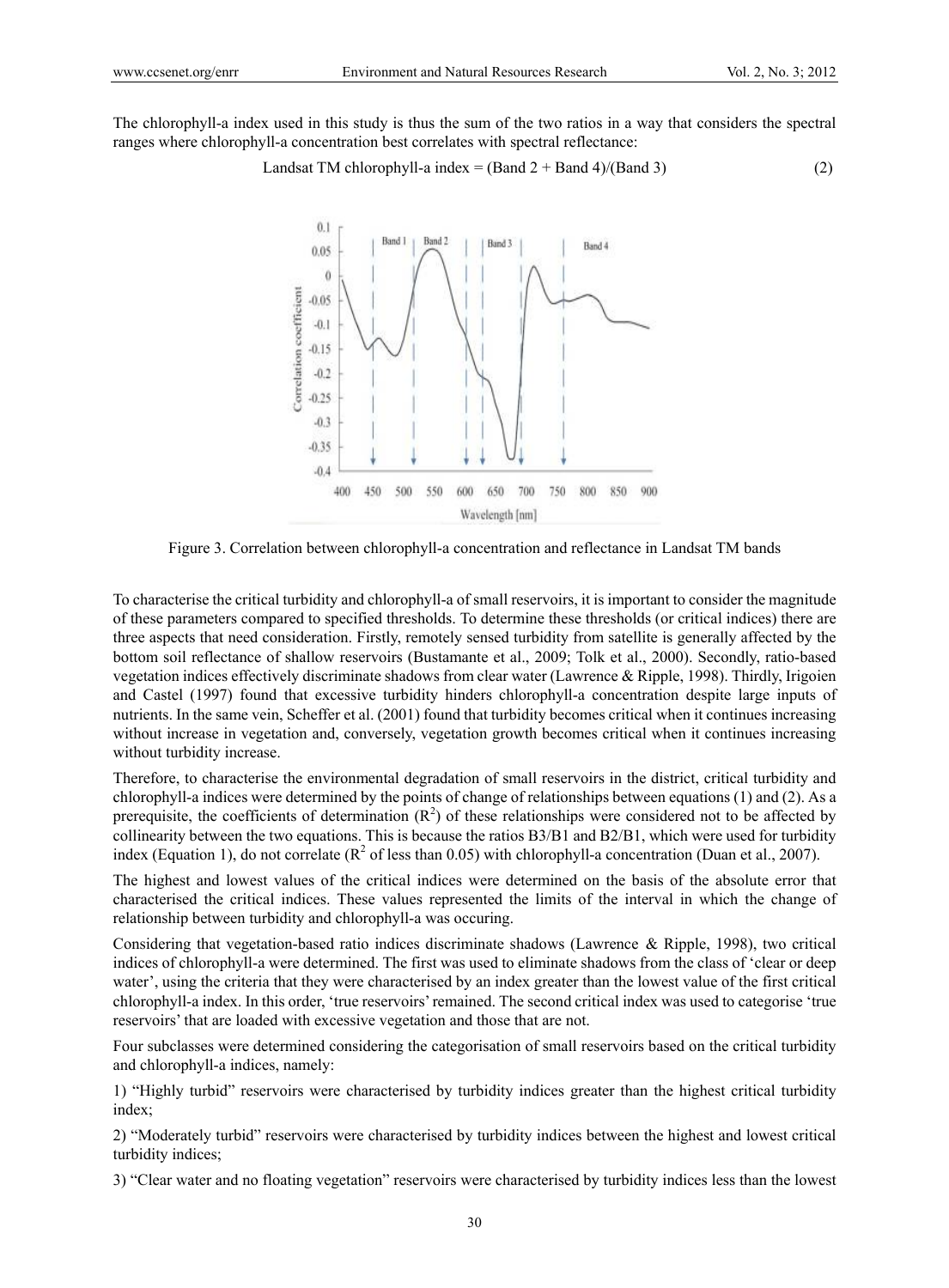critical turbidity index, and chlorophyll-a indices less than the lowest value of the second critical chlorophyll-a index; and

4) "Clear water but excessive floating vegetation" reservoirs were characterised by chlorophyll-a indices between the first and the lowest value of the second critical chlorophyll-a indices.

As far as decision-making is concerned, only the first and last types of reservoir require immediate attention as this impact on sustainability. Reservoirs of type (1) and (4) indicate poor erosion control and excessive nutrients loads, while type (2) reservoirs represent an ordinary status that includes the bottom soil reflectance of shallow ones. Type (3) reservoirs represent the best status of neither excessive turbidity nor excessive chlorophyll-a.

3.2.3 Capacity Estimation of Reservoirs

In order to use remote sensing for measuring a physical or chemical water parameter, it is important that the satellite images represent similar conditions of time and place of data collection or to use a model that was validated with field data (Bustamante et al., 2009; Hadjimitsis & Clayton, 2011). This consideration was confirmed by the diversity of models to estimate the capacity of small reservoirs, which were discussed to be sensitive to climatic conditions in the period of their development (Sawunyama et al., 2006).

In general, a small reservoir can be represented like a pyramid (Figure 4).



Figure 4. Pyramidal model for reservoir's capacity estimation (Sawunyama, 2005)

In this case, the capacity is estimated using the formula of the volume of a pyramid (3):

$$
C_1 = (A * D)/3 \tag{3}
$$

where D is the depth of water at the deepest point close to the dam wall, and A is the surface area. Although the surface area is easy to determine by remote sensing, field data is necessary to determine D for each small reservoir. This is time and resources intensive.

A relationship to directly estimate the capacity of a small reservoir from its surface area (4) was developed by Sawunyama *et al.* (2006) using field data in Insiza district, which also falls in the general study area:

$$
C2 = 0.023 * A1.33 (R2 = 0.95)
$$
 (4)

This relationship was found very useful to estimate capacity because it only depends on the surface area of the reservoir that can be found by remote sensing. Indeed, the calculation of coefficients of variation (5) of the field data generated during the development of the relationship (Table 1) shows high variation of volume capacity (0.98, which is a good sign of a well diversified sample) and surface area (0.72), in opposition to low variation (0.22) for the pyramid model depth (6).

$$
C.V = (Standard deviation)/(Average)
$$
 (5)

$$
D = 3*Vf/Af
$$
 (6)

where  $V_f$  and  $A_f$  represent respectively the volume and the surface area determined from field measurements.

This explains why capacity could be expressed as a direct function of the area (4) while the variation of the depth D could be considered negligible. To put it differently, the depth D of small reservoirs can be considered as constant despite the significant variation in volume and surface area. In this regard, an average depth D of small reservoirs could be effectively used to estimate capacities. To validate this point, the application in (3) of the average depth of small reservoirs used by Sawunyama et al. (2006), which is 1.97, was used which gives a relative volume difference (7) of only 10% with the figures obtained with (4). This proves that the pyramidal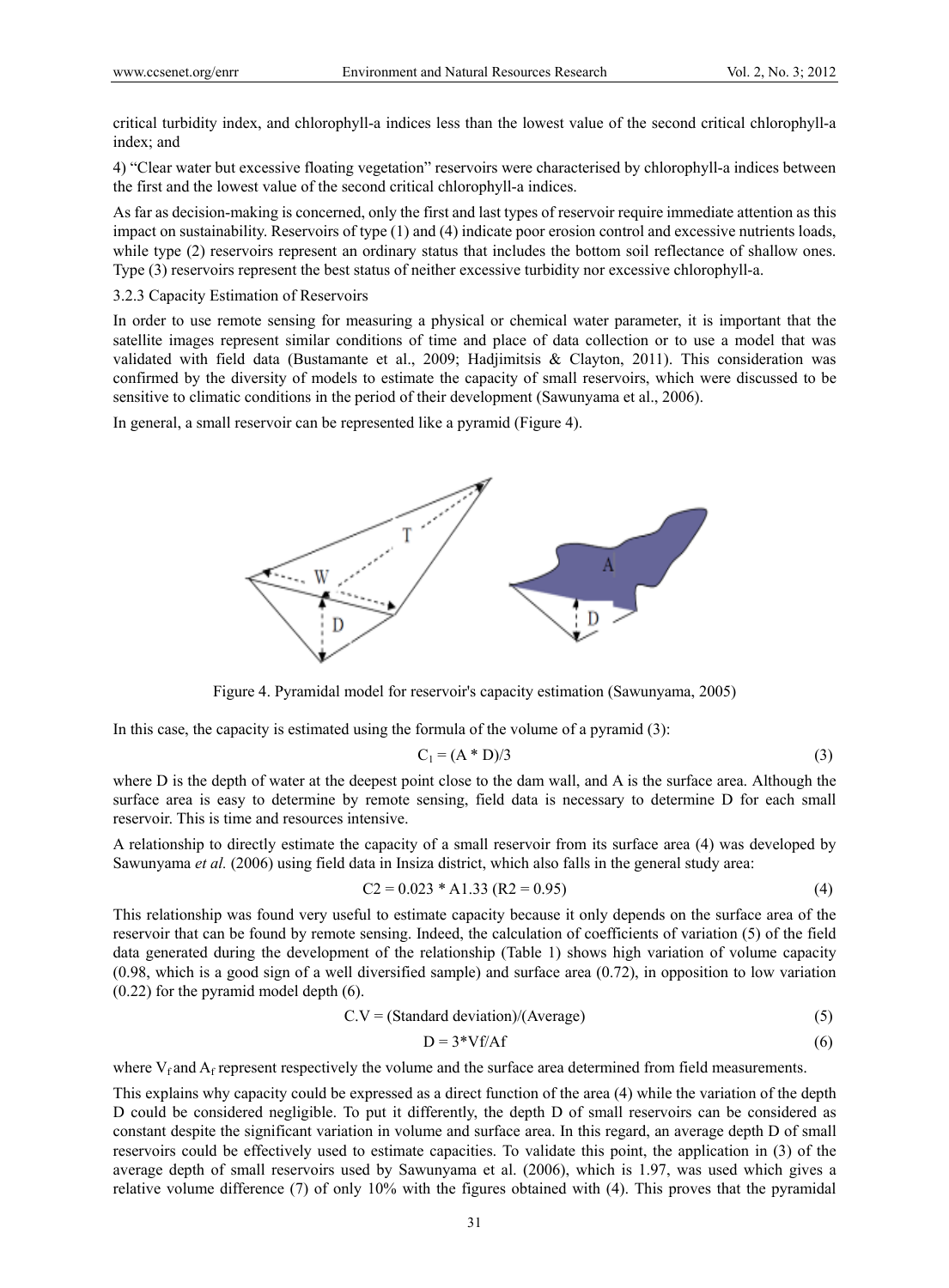model is effectively applicable if the average depth of small reservoirs is known.

$$
RVD = 100 * [\Sigma (C1 - C2)/\Sigma C2]
$$
\n(7)

However, in order to apply the relationship (4) to other conditions of time and place, the authors pointed out that further research was necessary especially in heterogenous conditions (Sawunyama et al., 2006). Suchheterogeneous conditions exist in the Mzingwane catchment, the study area. The heterogeneity is illustrated by the catchment sub-zones that are characterised by significantly different mean annual runoff (M.A.R), ranging from 1 to 80, and coefficients of variation (C.V) of above 100 (Zimbabwe, 1983).

Consequently, this study used the average depth of a diversified sample of small reservoirs in Gwanda district. The validation process, which is further discussed below, enabled a choice between equations (3) and (4). The chosen equation was applied to both wet and dry season images in order to determine the capacity of all the small reservoirs in both seasons. A trend was deduced between wet and dry period capacities in order to establish the minimum size that could not go beyond the month of May, which marks the beginning of the dry season.

| Name of reservoir  | Vf, volume<br>field | Af, area<br>field | $D=3*Vf/Af$ | $C_1$ (average<br>D) | C <sub>2</sub> | $C_1-C_2$ |
|--------------------|---------------------|-------------------|-------------|----------------------|----------------|-----------|
| Sibasa             | 8114                | 15090             | 1.61        | 9926                 | 10722          | -796      |
| Dehwa              | 17146               | 26516             | 1.94        | 17442                | 16037          | 1405      |
| Avoca              | 41031               | 51171             | 2.41        | 33659                | 42155          | -8496     |
| Manzamhlope        | 15258               | 24284             | 1.88        | 15973                | 13588          | 2385      |
| Vocola             | 11246               | 19297             | 1.75        | 12693                | 9132           | 3561      |
| Mashoko            | 87504               | 90543             | 2.90        | 59557                | 85306          | $-25749$  |
| Tekwani            | 3244                | 7562              | 1.29        | 4974                 | 2863           | 2111      |
| Bova               | 14160               | 22955             | 1.85        | 15099                | 11478          | 3621      |
| Sifinini           | 11582               | 19730             | 1.76        | 12978                | 11469          | 1509      |
| Ndlegu             | 43405               | 53387             | 2.44        | 35117                | 45940          | $-10823$  |
| Masuto             | 12470               | 20859             | 1.79        | 13721                | 11741          | 1980      |
| Mbondo             | 21775               | 31747             | 2.06        | 20882                | 20564          | 318       |
|                    |                     |                   |             | total                | 280995         | $-28974$  |
| average            | 23911               | 31928             | 1.97        |                      |                |           |
| Standard deviation | 23466               | 22849             | 0.43        |                      | <b>RVD</b>     | $-10$     |
| C.V                | 0.98                | 0.72              | 0.22        |                      |                |           |

Table 1. Data used for establishing the capacity-area relationship in Insiza (Sawunyama et al., 2006)

## *3.4 Validation*

Field work was carried out from February to April 2011 to validate the land cover classification by using the coordinates of the water bodies. Features identified as shadows due to abrupt topography were validated using higher resolution images of Google Earth. They were then eliminated from the captured polygons of clear or deep waters. A random sampling of representative coordinates of 11 areas identified as shadows was used for the validation.

Turbidity measurements were carried out on 10 small reservoirs sampled in all the classes of turbidity. The measurements were correlated to the respective indices. Small reservoirs in the three categories based on chlorophyll-a index (excessive floating vegetation, sparse vegetation, and no vegetation) were visited. Correlations were carried out between the respective indices and the observed presence of floating vegetation on the ground. The presence and intensity of floating vegetation observed on the field was coded as follows: 1 (no vegetation), 2 (sparse floating vegetation) and 3 (excessive floating vegetation). This was performed for 25 small reservoirs.

To validate the applicability of the equations (3) or (4) to the small reservoirs in Gwanda district, the procedure illustrated in Figure 5 was used. Data presented by Sawunyama et al. (2006) was used for small reservoirs in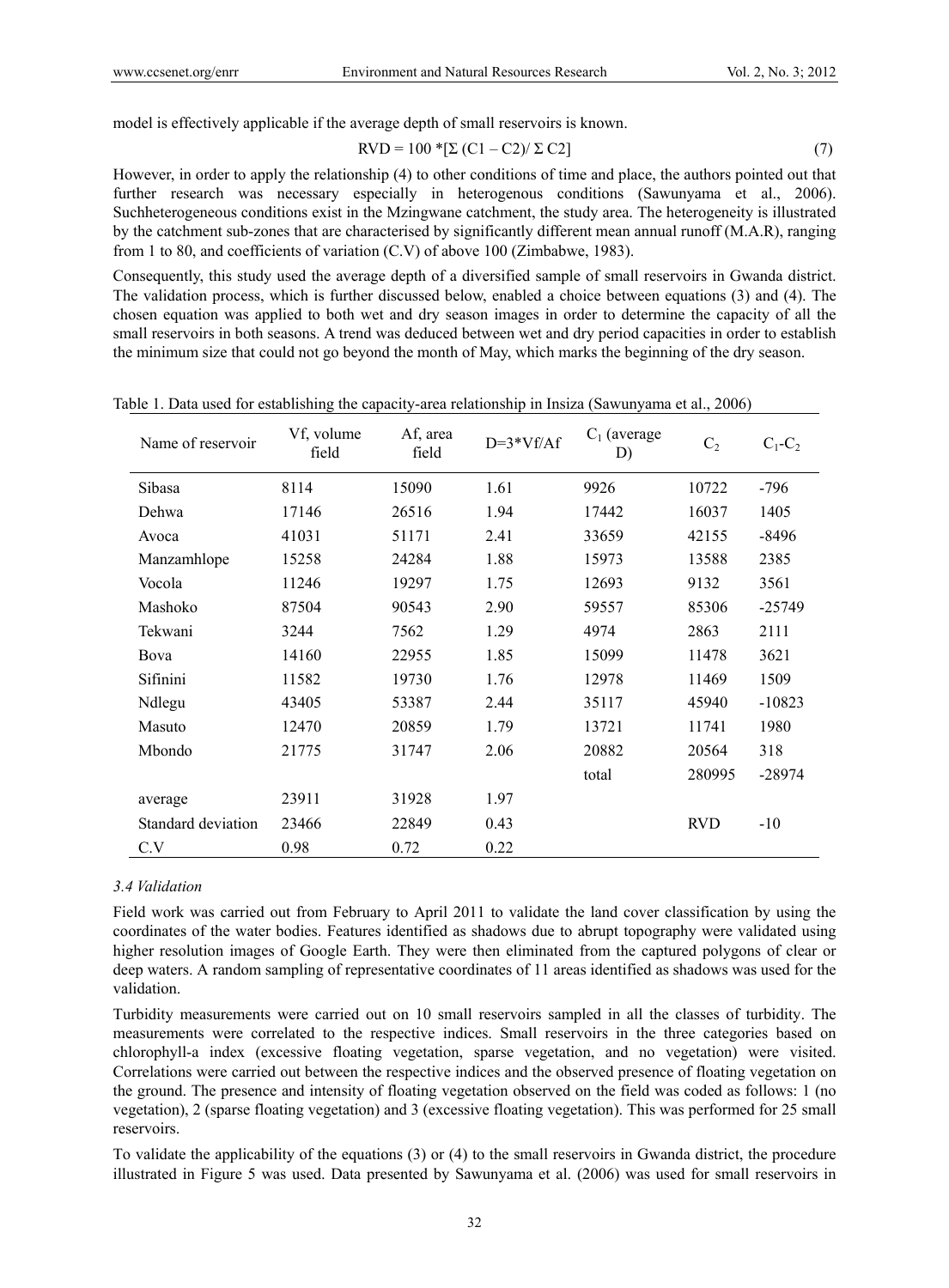Insiza district (Table 1). Field work was carried out on 10 small reservoirs in Gwanda district to measure the pyramidal depth. The reservoirs were sampled on the basis of a high coefficient of variation of surface areas. To validate equation 4, a reliability analysis of scale was performed on surface areas and pyramidal depth of small reservoirs in Insiza and Gwanda districts. This step helped to determine if equation 4 could be applied on small reservoirs that are comparable for both districts in terms of surface areas and pyramidal depth. Equation 4 developed in Insiza district could be successfully used if those conditions were met. On the contrary, equation (3) could be used with an average pyramidal depth on the condition that the coefficient of variation (C.V) of the depth was less than the one for the surface area. This validated the point that the surface area is the most determinant parameter of the volume. If all these conditions are not met, none of the equations can be used to successfully estimate capacities of all small reservoirs.



Figure 5. Validation and choice of capacity estimation

## **4. Results**

## *4.1 Land Cover Classification*

With an overall accuracy of 93.44 % for the first set of images, and an overall accuracy of 91.58 % for the second, the confusion matrices suggested a good confidence level in the obtained classification. The classification of satellite images of the six classes identified is presented in Table 2 for both wet and dry period.

|  | Table 2. Classification of land cover for wet and dry periods |  |  |  |  |
|--|---------------------------------------------------------------|--|--|--|--|
|--|---------------------------------------------------------------|--|--|--|--|

|                |                                 | First set of images |                  | Second set of images |                  |  |
|----------------|---------------------------------|---------------------|------------------|----------------------|------------------|--|
|                | <b>Feature Class</b>            | Surface area        | Grouped          | Surface area         | grouped          |  |
|                |                                 | percentage          | percentage       | percentage           | percentage       |  |
|                | forests and shrubs              | 77.86               | 79.55            | 31.68                | 31.70            |  |
| 2              | healthy vegetation              | 1.69                | vegetation       | 0.02                 | vegetation       |  |
| 3              | white soil/sand                 | 18.77               |                  | 6.19                 |                  |  |
| $\overline{4}$ | brown soil/clay                 | 1.17                | 19.94 bare soil  | 61.58                | 67.77 bare soil  |  |
| 5              | clear or deep water and shadows | 0.31                |                  | 0.45                 |                  |  |
| 6              | shallow or turbid water         | 0.12                |                  | 0.06                 |                  |  |
|                | undefined areas                 | 0.08                | $0.08$ undefined | 0.02                 | $0.02$ undefined |  |
|                | total                           | 100                 | 100              | 100                  | 100              |  |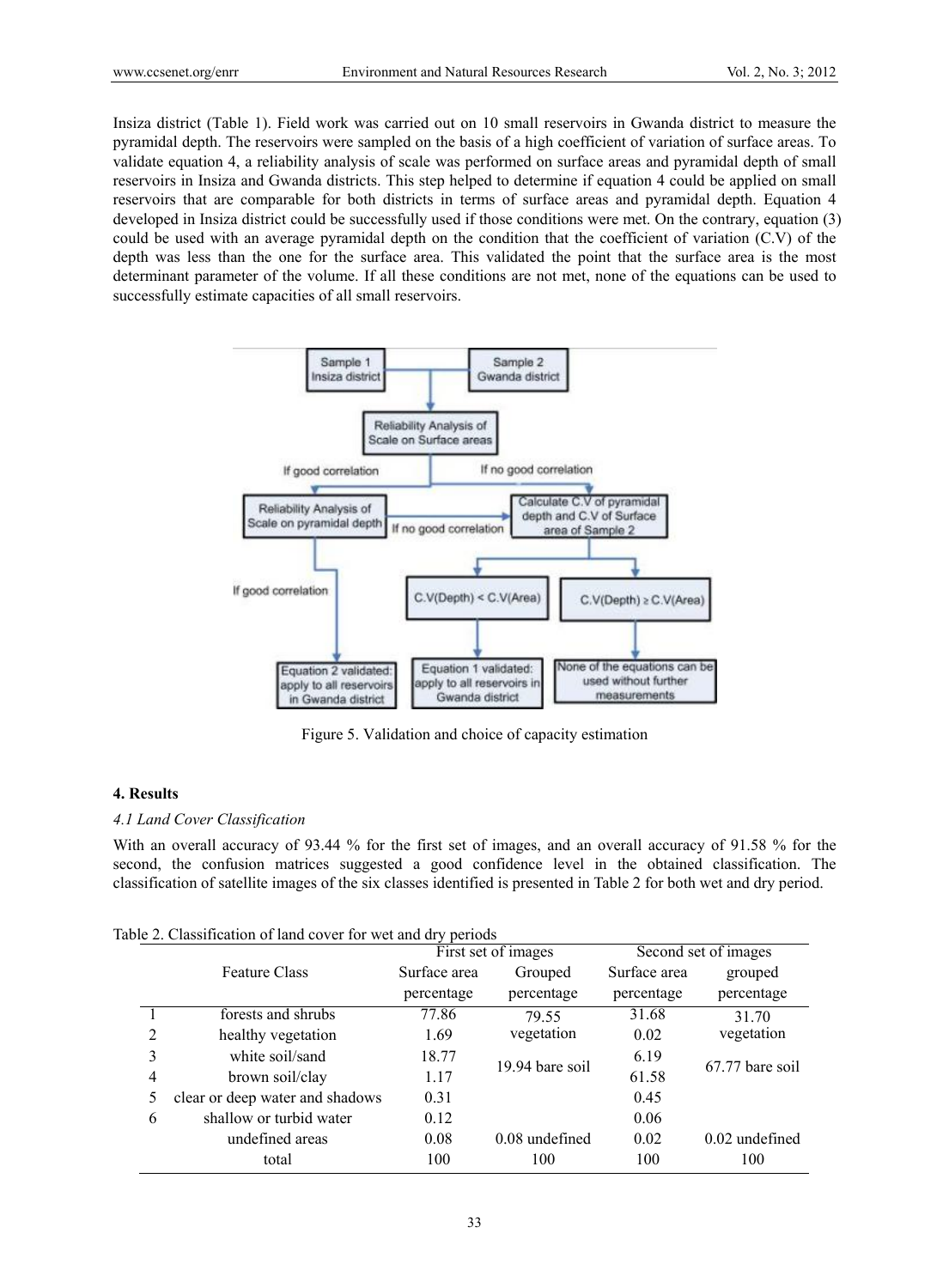Table 2 shows that there was a change in major land cover types between the respective periods of the two sets of images. This was characterised by a reduction in vegetation from around 80% in February-March to around 32% in May 2009, and an increase in bare soil from around 20% in February-March to around 68% in May 2009. The class of 'clear or deep water' was affected by the bias caused by increased shadows size induced by lower sun elevations in dry season images (Figure 6) than in wet season images (Figure 7).



Figure 6. Dry season images in false colour composite (large shadows in green circles)



## *4.2 Determination of Number of Small Reservoirs and Their Physico-chemical Status*

## 4.2.1 Preliminary Number of Small Reservoirs

Using the classes specified above, the number of identified reservoirs in Gwanda district was obtained and their respective sizes (Table 3).

| Category of reservoir         | Criteria                              | Number of reservoirs in<br>category |  |  |
|-------------------------------|---------------------------------------|-------------------------------------|--|--|
| Medium to large<br>reservoirs | More than 614 pixels                  |                                     |  |  |
| Small reservoirs              | More than 2 and at most 614<br>pixels | 473                                 |  |  |
| Negligible reservoirs         | 1 or 2 pixels                         | 359                                 |  |  |
| Total                         |                                       | 839                                 |  |  |

|  |  | Table 3. Sizes categories of identified reservoirs in Gwanda district |
|--|--|-----------------------------------------------------------------------|

The 473 identified small reservoirs in Table 3 still contain confusion of "clear or deep water" with shadows due to low sun elevation and topography variation.

4.2.2 Physico-chemical Status

Figure 8 shows the relationship between turbidity and chlorophyll-a indices for the 473 small reservoirs. This was used to find the critical turbidity.

The change in relationship between turbidity index and chlorophyll-a index in a second degree trendline equation is shown in Figure 8. Using this equation, the point of change in the trend was determined by calculating the value for which the following derivative was null. In this order: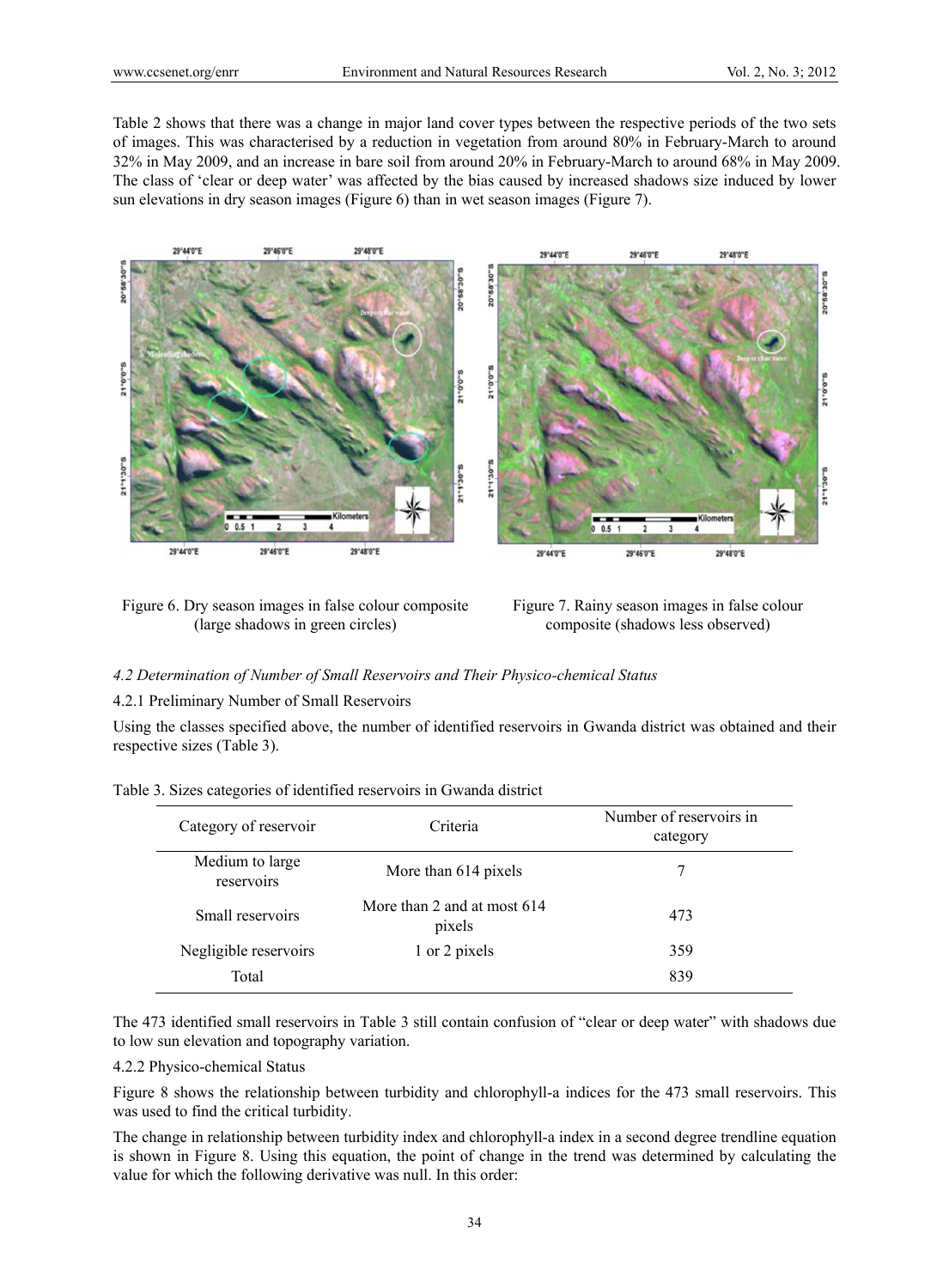$(dy/dx) = 0$ ,

Thus:  $7.848*2*x - 20.63 = 0$ 

Consequently:  $x = 1.31$  was the turbidity index from which the turbidity of the reservoir was considered as critical. Considering the confidence level of 83.6%, the critical turbidity index could be written with its absolute error as  $1.31$  ( $\pm 0.215$ ). In other words, the lower and upper limits of the turbidity index were 1.095 and 1.525.

From this we can deduce the following:

1) Any small reservoir with a turbidity index greater than or equal to 1.525 is highly turbid. 7 small reservoirs corresponded to this criteria;

2) Any small reservoir with a turbidity index greater than or equal to 1.095 but less than 1.525 can be considered as moderately turbid and a total of 79 reservoirs fell under this criterion; and

3) Any small reservoir with a turbidity index of less than 1.095 can be considered as less turbid or clear water. However, the category of clear water includes shadows, as pointed out earlier, which will be discriminated using critical chlorophyll-a index.

Figure 9 was used to determine the critical chlorophyll-a index.

From the trendline's equation (confidence level of 86.7%), the point of change in chlorophyll-a index (more of vegetation than water) is calculated as the point of inflexion of this second order equation, using derivatives:

 $(dy/dx) = 0$ ,

Thus:  $0.105*2*x - 0.777 = 0$ 

Consequently:  $x = 3.70$  is the chlorophyll-a index from which the algal biomass concentration increases without increase in turbidity. This represents more biomass than water. Considering the confidence level of 86.7%, the critical chlorophyll-a index can be written with its absolute error as  $3.70 \pm 0.493$ . In other words, its lower and upper limits are 3.207 and 4.193.

The following observations can be drawn:

1) Any "small reservoir" with a chlorophyll-a index greater than or equal to 3.207 can be considered to be more of vegetation than a water reservoir (a total of 217 polygons picked as "small reservoirs water" that are associated to shadows due to topography and low sun elevation corresponded to this criteria), and

2) Any small reservoir with a chlorophyll-a index lesser than 3.207 is a true water reservoir, and contains more water than vegetation (256 small reservoirs corresponded to this criteria).

Figure 10 shows the second critical chlorophyll-a index for the 256 small reservoirs.

The first derivative of the trendline equation of Figure 10 was used to determine the second critical chlorophyll-a index. This was found to be 2.846. This means that at 85.4% confidence level, any small reservoir characterized by a chlorophyll-a index greater or equal to 2.846 is susceptible to develop dense floating vegetation on its surface. Conversely, any small reservoir for which the chlorophyll-a index is less than this threshold, is categorized as a reservoir with no vegetation spreading (233 of the 256 small reservoirs were found in this category).

4.2.3 Final Number and Physico-chemical Characterisation of Small Reservoirs

The final identification and physico-chemical characterisation of small reservoirs from above is summarised in the Figure 11.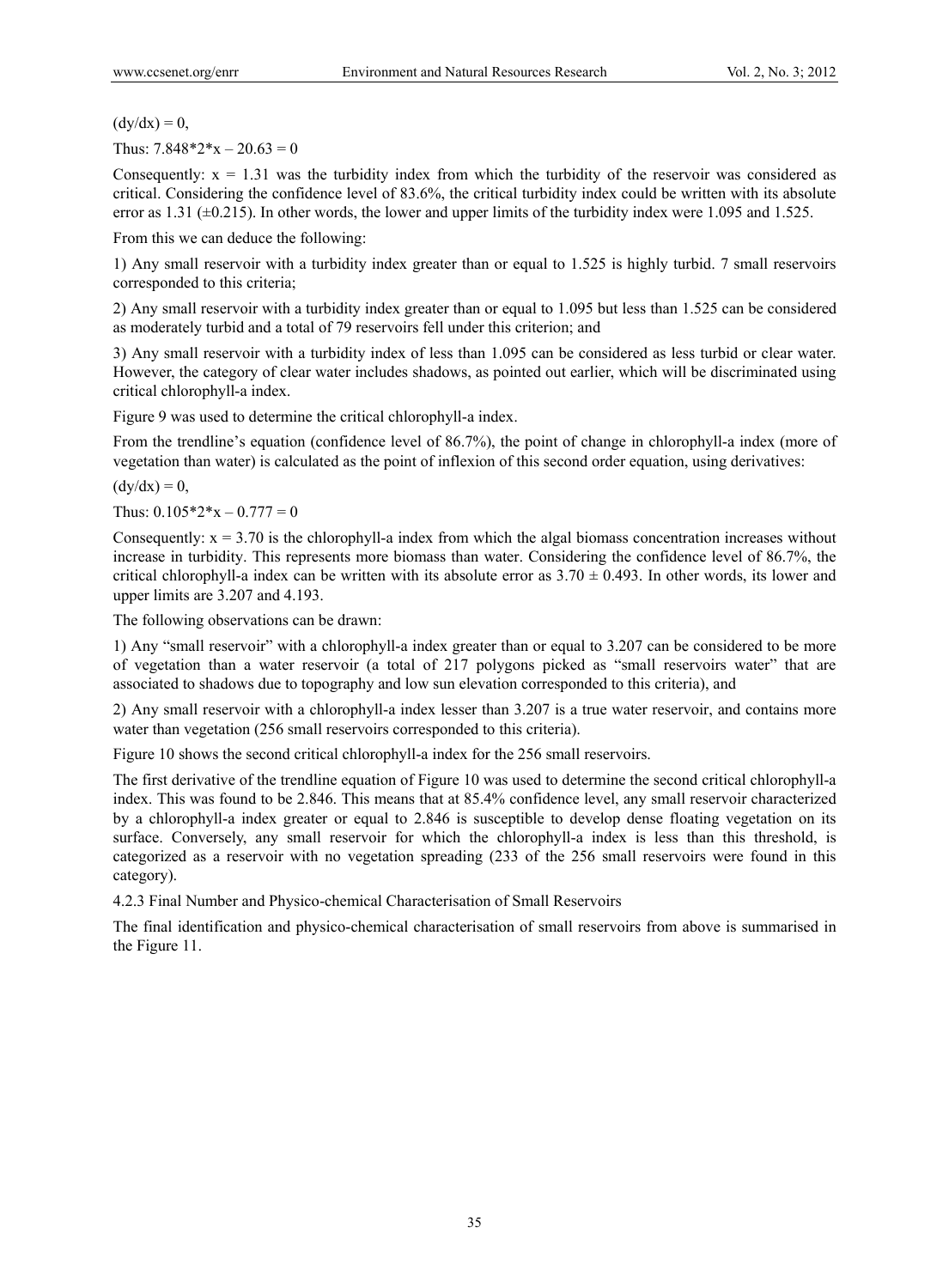

Figure 8. Determination of the critical turbidity index



Figure 10. Determination of the second critical chlorophyll-a index



Figure 9. Determination of the first critical Chlorophyll-a index



Figure 11. Summary of identification and physico-chemical characterisation

### *4.3 Estimation of Capacity*

## 4.3.1 Choice and Validation of Model

The reliability analysis of scale was based on 10 cases between small reservoirs in Gwanda district and the ones used by Sawunyama et al. (2006). The unbiased estimate of reliability was 0.76 for surface areas and -1.22 for the pyramidal depth. In other words, the small reservoirs in the two samples were found comparable with respect to their surface areas only, but not for the pyramidal depth. Therefore, the conditions to apply the capacity-area relationship determined in Insiza district were not met for Gwanda district.

The C.V of the small reservoirs in Gwanda district was found to be 0.85 for surface area and 0.31 for their pyramidal depth (Table 4).

The conditions to use the pyramidal model based on an average depth of small reservoirs were therefore realised. The average depth was found to be 4.25 m.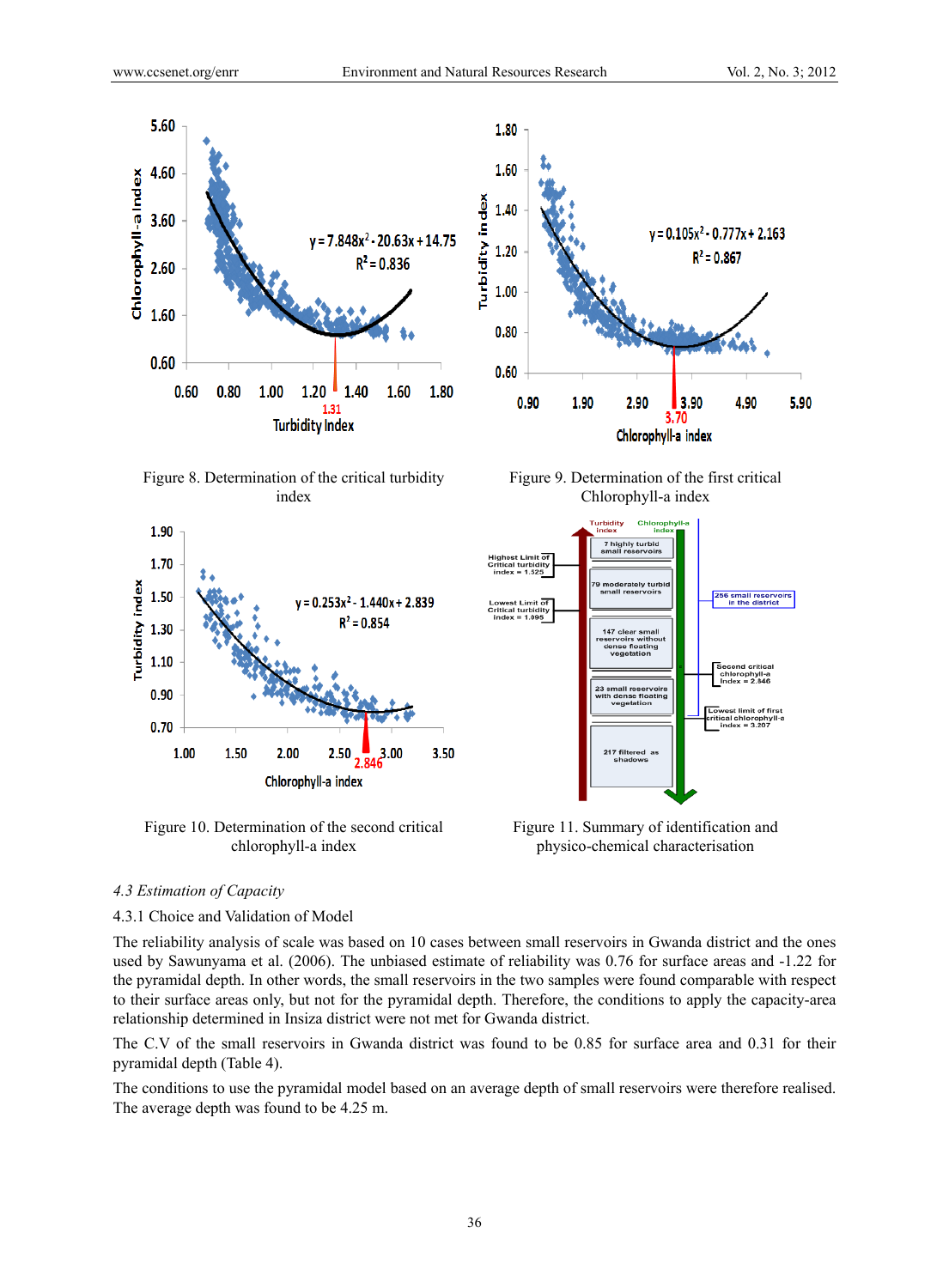

Table 4. Depth and surface area of sampled reservoirs in Gwanda district

Figure 12. Distribution of mean capacities among small reservoirs

Figure 13. Drying relationship of small reservoirs

#### 4.3.2 Application of Model

The total capacity of small reservoirs in the district was then estimated to 17 million  $m<sup>3</sup>$ . The volume capacity that is within the 7 highly turbid reservoirs (2% of the total number) corresponds to approximately 3% of the total capacity. The 23 small reservoirs, corresponding to 9% of the total number, are characterised by excessive floating vegetation amount for about 3% of the total capacity.

The largest estimated capacity value (678, 300 m<sup>3</sup>) is more than 150 times bigger than the smallest (3,824m<sup>3</sup>), indicating a wide range of capacities for small reservoirs in the district (Figure 12). This wide range distribution of capacities is very much skewed to right  $(+ 2.97)$ , in the same way the median (value which divides the distribution in two equal parts, which is  $28,687m^3$ ) is lower than the half of the average value (67,919 m<sup>3</sup>). Thus most of the small reservoirs (69% of the 256 small reservoirs) were found to have small capacities of around 30000 m<sup>3</sup> (Figure 12).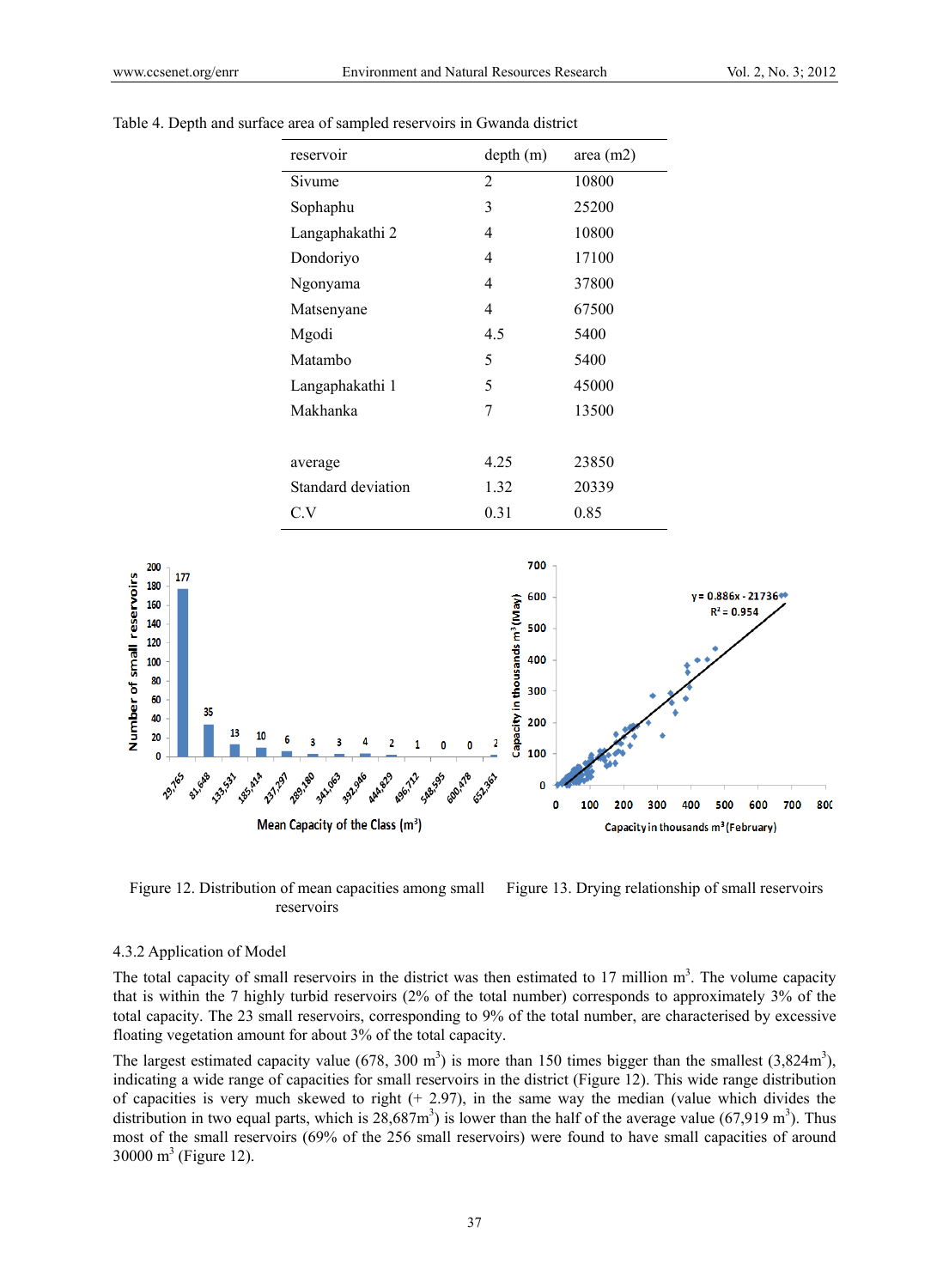Based on this trend, only small reservoirs of a size greater than 24533 m<sup>3</sup> were found able to carry water beyond the month of May. Some 119 small reservoirs (46% of the total number of small reservoirs) were identified as likely to fail by May due to the dry season and their very small capacity.

# 4.4 Validation

The field visit to 27 small reservoirs served to validate the classification and identification of small reservoirs at 100%. All the 11 areas' coordinates used in Google Earth were also confirmed to be shadows behind abrupt topography.

Strong linear correlation of 0.79 was found between the turbidity index and the field measurement of turbidity. The measured turbidity varied from around 20 NTU for the clearest reservoirs to above 300 NTU for the highly turbid reservoirs (Figure 14).



# **Turbidity Index and Measured correlations**

Figure 14. Correlation between measured turbidity and turbidity index

A good linear correlation of 0.68 was found between the encoded presence of vegetation and the respective chlorophyll-a index. This good correlation indicates the effectiveness of the indices used and their ability to be used over time to monitor small reservoirs in particular and water resources in general, using remote sensing data and GIS.

## **5. Discussion and Conclusions**

The changes in land cover showed that the first and second sets of images can be considered to be representing a wetter and a drier period respectively. It was also observed that the sun elevation level went down to about  $12^{\circ}$  in the drier season images. This was the reason why wide shadowed areas in front of abrupt topography were either generated or increased (Figures 6 and 7). As a consequence, a bias in the class of 'clear or deep water' was induced -it was the class with the lowest reflectance in all bands. Similar issues have been pointed out in studies that dealt with the classification of land cover in mountainous area (Srestha & Zinck, 2001).

The influence of the sun angle and induced shadows in presence of abrupt topography could not be perceived in other areas, as it did not exceed 1% of the land cover. The change in surface area of shadows, which was induced by the presence of abrupt topography and low sun angle, was sensitive for the class of clear or deep water. Indeed, suface water occupied less than 1% of the land cover, just as much as the land area covered by shadows. Consequently, the change in the surface area of shadows induced significant change in the class of clear or deep water. Nonethelss, this bias was not critical to the study considering that this was later corrected using band ration indices. The use of bands ratios is well known to discriminate shadows due to topography (Lawrence & Ripple, 1998).

The size categorization of reservoirs in the district was validated by the number of medium to large dams. This was confirmed by the national water authority (ZINWA), which has management responsibility of medium to large dams. It could be argued that some very small reservoirs may have been eliminated together with residual waters by the 2 pixels threshold. However, the existence or reliability of such reservoirs may not be useful as any small reservoir of a capacity less less than  $24,533 \text{ m}^3$  (that corresponds to 19 pixels of surface area) is likely to fail by May.

The number of 256 small reservoirs is higher than the 149 small reservoirs identified by DDF, or 154 small reservoirs in RDC records, or the 205 small reservoirs in ZINWA records for the whole area of Shashe, Upper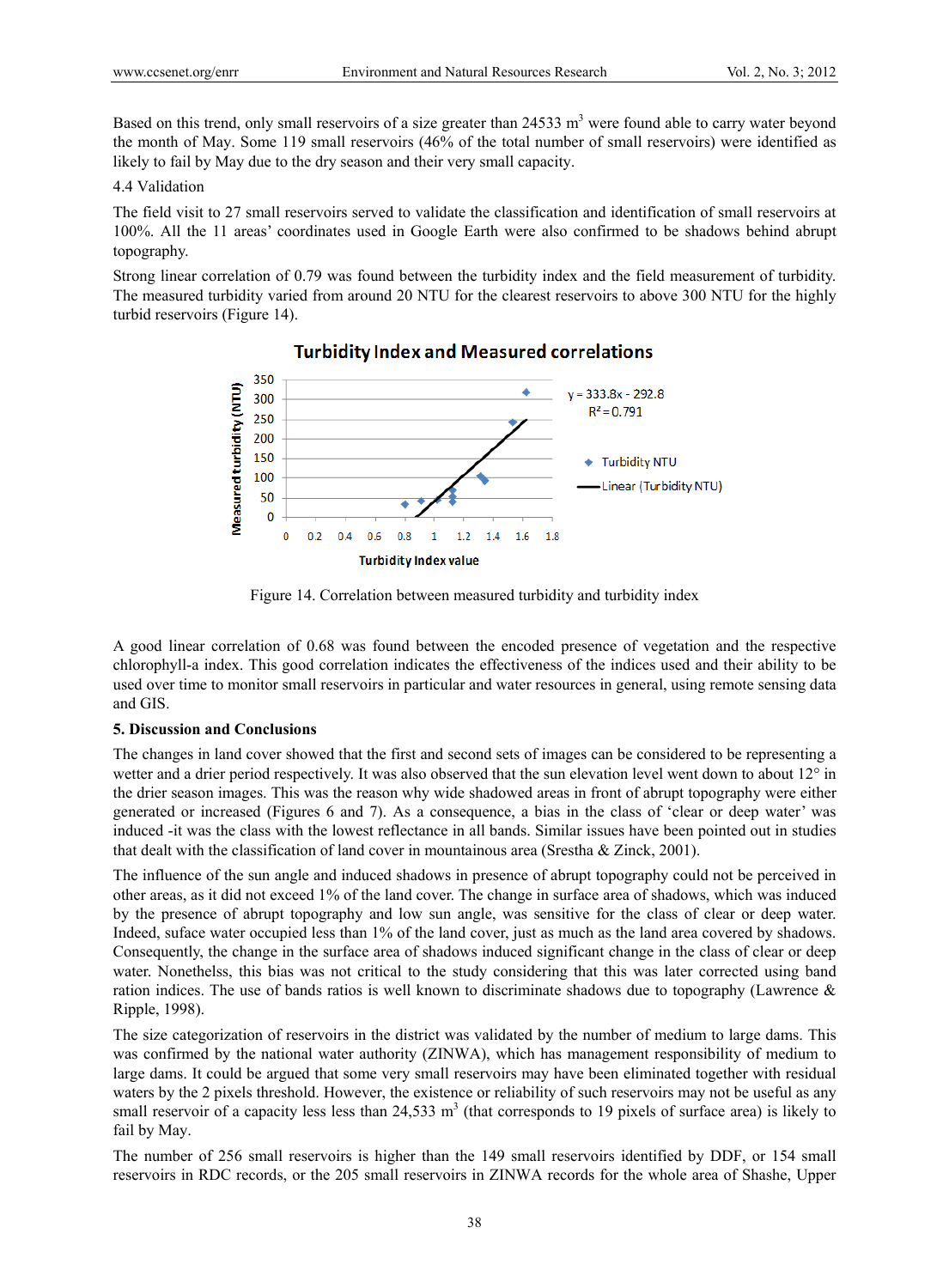and Lower Mzingwane subcatchments that fall under the Mzingwane catchment area. The three subcatchments cover an area that is greater than the district. Further field research may be necessary to confirm whether such difference is due to unreliability and disparate data in various organisations' records or there were non-captured small reservoirs that were finally identified. Still, the findings of the identification exercise emphasise what was discussed by Sawunyama et al. (2006) - remote sensing and GIS can be used effectively to identify small reservoirs in data scarce areas, which saves time and cost.

The study did not develop an algorithm to provide values of turbidity and chlorophyll-a based on reflectance because of lack of ancillary data on the time of satellite overpass. However, the approach used proved effective in judging the quality of the water in the reservoirs as critical or acceptable. The approach was useful to indicate if there was environmental degradation in their specific catchments.

The study confirmed that the capacity of reservoirs is more dependent on the surface area than the depth. Therefore a formula based on the area itself could provide an estimate of the capacity, as reviewed and successfully applied in Insiza district by Sawunyama et al*.* (2006). However, different scales in terms of the average depth of the small reservoirs, proved to be a limitation to apply the formula determined in Insiza district to Gwanda district. A model based on the shape of a pyramid was successfully used to estimate capacity of small reservoirs using remotely sensed surface area and an average depth.

The study successfully illustrated that it is possible to apply ICTs in order to generate information for effective management of small reservoirs in the Limpopo basin in Zimbabwe, where data was found to be lacking or disparate. The critical information is the location, capacity, as well as turbidity and chlorophyll-a occurrence. The study also proved that relating indices of turbidity and chlorophyll-a based on the basis of remote sensing data can be used to establish classes of severity or acceptability of turbidity and chlorophyll-a levels of small reservoirs.

Overall, the study demonstrated that ICTs can successfully be used to identify and characterise small reservoirs in the Limpopo basin in Zimbabwe. This can be used to manage available water resources for the benefit of the rural communities in the Limpopo river basin in Zimbabwe and in the entire Limpopo river basin.

## **Acknowledgement**

The authors would like to acknowledge WaterNet and Challenge Programme on Water and Food Phase II Water Governance (L4) Project for sponsoring this study through the MSc in Integrated Water Resources Management Programme at the University of Zimbabwe.

#### **References**

- Brezonik, P. M. K. D., & Marvin, B. (2005). Landsat-based remote sensing of lake water quality characteristics, including chlorophyll and colored dissolved organic matter (CDOM). *Lake and Reservoir Management, 21*(4), 373-382. http://dx.doi.org/10.1080/07438140509354442
- Bustamante, J., Pacios, F., Dıaz-Delgado, R., & Aragones, D. (2009). Predictive models of turbidity and water depth in the Donana marshes using Landsat TM and ETM+ images. *Journal of Environmental Management, 90*, 2219-2225. http://dx.doi.org/10.1016/j.jenvman.2007.08.021
- Chander, G., & Markham, B. (2003). Revised Landsat-5 TM radiometric calibration procedures and postcalibration dynamic ranges. *IEEE Transactions on Geoscience and Remote Sensing, 41*, 2674-2677. http://dx.doi.org/10.1109/TGRS.2003.818464
- CSO. (2002). Preliminary Report, National 2002 Population Census, Central Statistical Office (CSO), Government Printers, Harare, Zimbabwe.
- CTA. (2011). ICT innovation for farmers and rural communities, Spore, N°152, April-May 2011, 28 pages, ISSN 1011-0054.Technical Centre for Agricultural and Rural Cooperation (CTA), Postbus 380. 6700 AJ Wageningen, The Netherlands.
- De Moustier, C. (1988). State of the Art in Swath Bathymetry Systems. *International Hydrographic Review LXV, (2)*, 25-54.
- DEC. (1987). *An Owners Guidance Manual For the Inspection and Maintenance of Dams in New York State*, DEC Publication, Department of Environmental Conservation (DEC), Division of Water, New York State, United States of America.
- Duan, H., Zhang, Y., Zhang, B., Song, K., & Wang, Z. (2007). Assessment of Chlorophyll-a Concentration and Trophic State for Lake Chagan Using Landsat TM and Field Spectral Data. *Environ Monit Assess, 129,*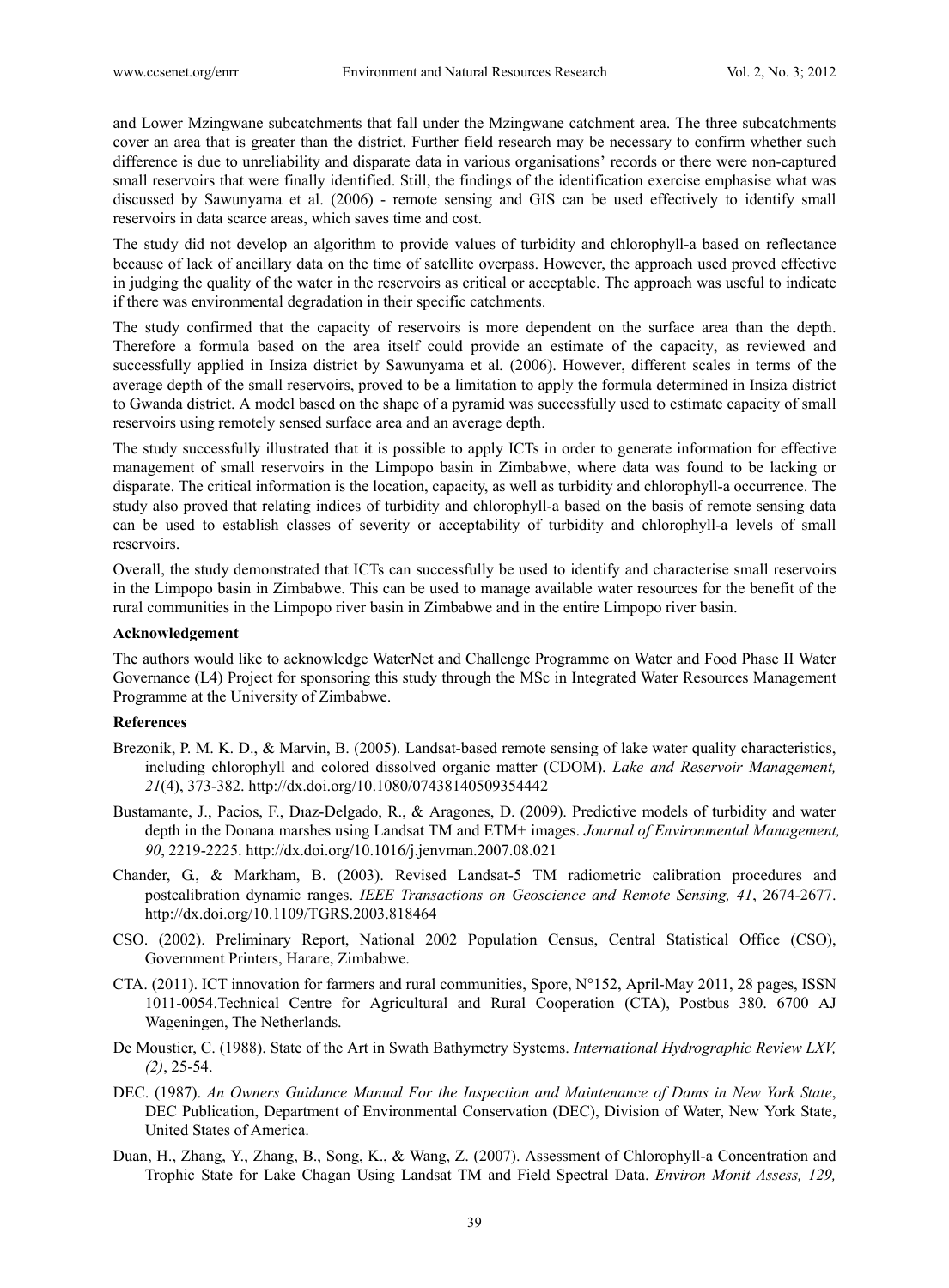295-308. http://dx.doi.org/10.1007/s10661-006-9362-y

- Encyclopaedia Britannica. (2010). *Encyclopaedia Britannica Ultimate Reference Suite*, Encyclopædia Britannica, Chicago, United States of America.
- FAO. (2011). Drought impact mitigation and prevention in the Limpopo River Basin Chapter 3 Social, economic and policy environment, Natural Resources Management and Environment Department, http://www.fao.org/docrep/008/y5744e/y5744e09.htm
- FAO, UNESCO. (2006). WRB Map of World Soil Resources, FAO. http://www.fao.org/ag/agl/agll/wrb//soilres.stm#down, Rome.
- Gupta, R. P., & Banerji, S. (1985). Monitoring of reservoir volume using LANDSAT data. *Journal of Hydrology, 77*(1-4), 159-170. http://dx.doi.org/10.1016/0022-1694(85)90204-5
- Hadjimitsis, D. G., & Clayton, C. (2011). Field Spectroscopy for Assisting Water Quality Monitoring and Assessment in Water Treatment Reservoirs Using Atmospheric Corrected Satellite Remotely Sensed Imagery. *Remote Sensing, 3*, 362-377. http://dx.doi.org/10.3390/rs3020362
- Hadjimitsis, D. G., Hadjimitsis, M. G., Clayton, C., & Clarke, B. A. (2006). Determination of Turbidity in Kourris Dam in Cyprus Utilizing Landsat TM Remotely Sensed Data. *Water Resources Management, 20*, 449-465. http://dx.doi.org/10.1007/s11269-006-3089-y
- Hayes, N., & Rajao, R. (2011). Competing institutional logics and sustainable development: the case of geographic information systems in Brazil's Amazon region. *Information Technology for Development, 17*(1), 4-23. http://dx.doi.org/10.1080/02681102.2010.511701
- Irigoien, X., & Castel, J. (1997). Light Limitation and Distribution of Chlorophyll Pigments in a Highly Turbid Estuary: the Gironde (SW France), Estuarine. *Coastal and Shelf Science, 44*, 507-517. http://dx.doi.org/10.1006/ecss.1996.0132
- IUSS Working Group WRB. (2006). World Reference Base for Soil Resources 2006, World Soil Resources Reports , 103, FAO, Rome.
- Jansky, L., & Uitto, J. I. (2005). Enhancing participation and governance in water resources management: Conventional Approaches and Information Technology, United Nations University Press, New York, United States of America.
- Kabell, T. (1986). Assessment of design flood hydrographs. *Zimbabwe Engineer, 24*(1)
- Kileshye, O. J. M., & Taigbenu, A. (2009). NDVI-rainfall relationship in the Semliki watershed of the equatorial Nile. *Physics and Chemistry of the Earth, 34*, 711-721. http://dx.doi.org/10.1016/j.pce.2009.06.004
- Koelmans, A. A., & Lijklema, L. (1996). Fate of Nutrients and Micropollutants in Reservoirs, In Proceedings of the Workshop on Reservoir sedimentation.
- Lawrence, R. L., & Ripple, W. J. (1998). Comparisons among Vegetation Indices and Bandwise Regression in a Highly Disturbed, Heterogeneous Landscape: Mount St. Helens, Washington. *Remote Sensing of Environment, 64*(1), 91-102. http://dx.doi.org/10.1016/S0034-4257(97)00171-5
- Lillesand, T. M., Kiefer, R. W., & Chipman, J. W. (2004). Remote Sensing and Image Interpretation, John Wiley & Sons, Inc., Hoboken, NJ, United States of America.
- Manzungu, E., Mpho, T. J., & Mpale-Mudanga, A. (2009). Continuing Discontinuities: Local and State Perspectives on Cattle Production and Water Management in Botswana. *Water Alternatives, 2*(2), 205-224.
- Monaghan, R. M., Carey, P. L., Wilcock, R. J., Drewry, J. J., Houlbrooke, D. J., Quinn, J. M., & Thorrold, B. S. (2009). Linkages between land management activities and stream water quality in a border dyke-irrigated pastoral catchment. *Agriculture, Ecosystems and Environment, 129*, 201-211. http://dx.doi.org/10.1016/j.agee.2008.08.017
- Moore, G. K. (1980). Satellite remote sensing of water turbidity. *Hydrological Sciences-Bulletin-des Sciences Hydrologiques, 25*(4), 407-421. http://dx.doi.org/10.1080/02626668009491950
- Moyce, W., Mangeya, P., Owen, R., & Love, D. (2006). Alluvial aquifers in the Mzingwane catchment: Their distribution, properties, current usage and potential expansion. *Physics and Chemistry of the Earth, 31*, 988-994. http://dx.doi.org/10.1016/j.pce.2006.08.013
- Mtisi, S., & Nicol, A. (2003). Caught in the act: new stakeholders, decentralisation and water management processes in Zimbabwe, Research Paper 14, Sustainable Livelihoods in Southern Africa Programme,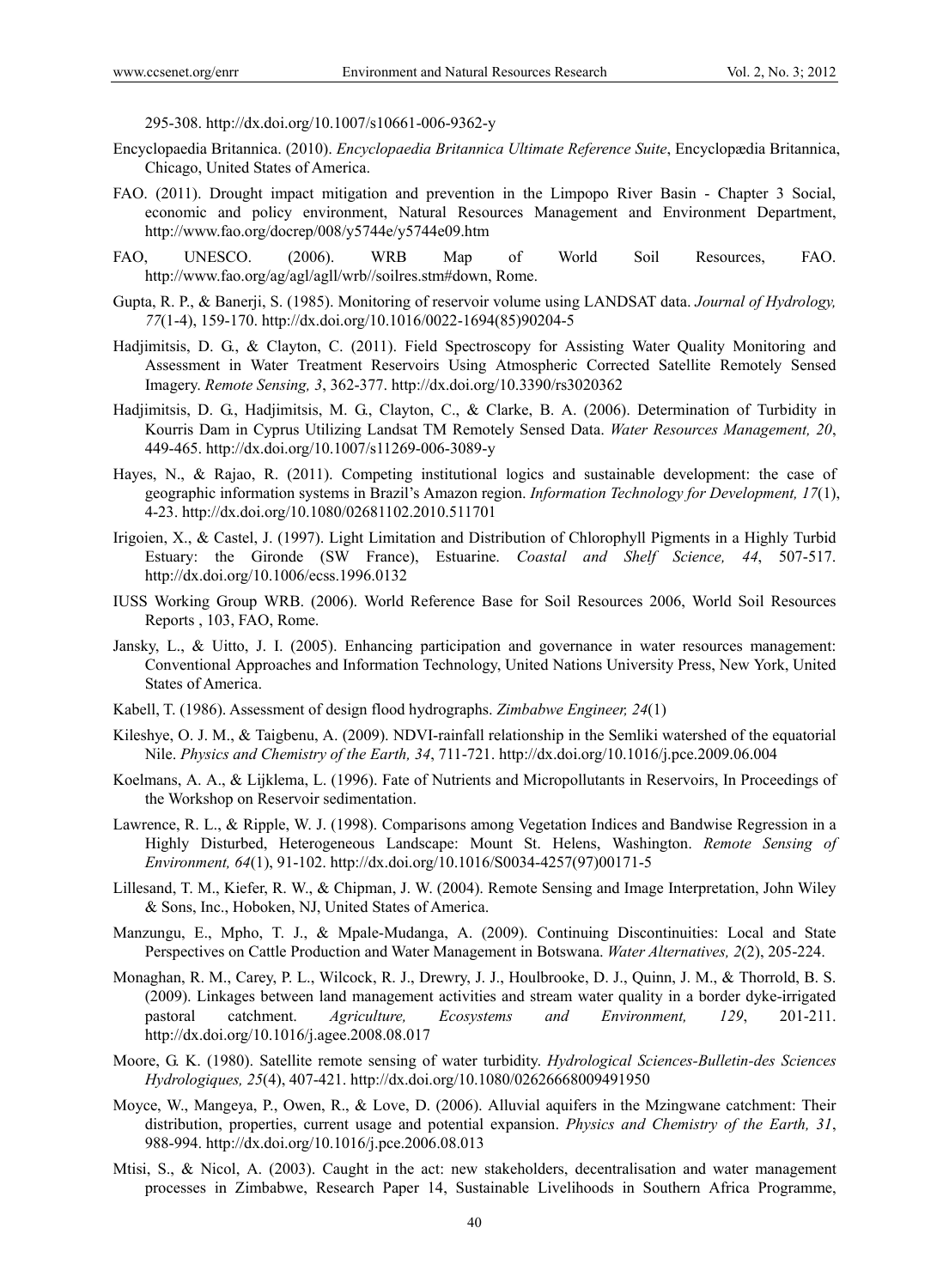Institue of Development Studies, Brighton.

- Mufute, N. L., Senzanje, A., & Kaseke, E. (2008). The development of a risk of failure evaluation tool for small dams in Mzingwane Catchment, Zimbabwe. *Physics and Chemistry of the Earth, 33*, 926-933. http://dx.doi.org/10.1016/j.pce.2008.06.029
- Mupangwa, W., Twomlow, S., & Walker, S. (2008). The influence of conservation tillage methods on soil water regimes in semi-arid southern Zimbabwe. *Physics and Chemistry of the Earth, 33*, 762-767. http://dx.doi.org/10.1016/j.pce.2008.06.049
- Muvundja, F. A., Pasche, N., Bugenyi, F. W. B., Isumbisho, M., Müller, B., Namugize, J.-N., Rinta, P., Schmid, M., Stierli, R., & Wüest, A. (2009). Balancing nutrient inputs to Lake Kivu. *Journal of Great Lakes Research, 35*, 406-418. http://dx.doi.org/10.1016/j.jglr.2009.06.002
- Naiman, R. J., & Dudgeon, D. (2009). Global alteration of freshwaters: influences on human and environmental well-being, Ecol Res.
- Nas, B., Ekercin, S., Karabörk, H., Berktay, A., & Mulla, D. J. (2010). An Application of Landsat-5TM Image Data for Water Quality Mapping in Lake Beysehir, Turkey. *Water Air Soil Pollut, 212*, 183-197. http://dx.doi.org/10.1007/s11270-010-0331-2
- Ouaidrari, H., & Vermote, E. F. (1999). Operational Atmospheric Correction of Landsat TM Data. *Remote Sensing of Environment, 70*, 4-15. http://dx.doi.org/10.1016/S0034-4257(99)00054-1
- PlanAfric. (2000). Gwanda District Integrated Rural Water Supply and Sanitation Project 1995-2000, Final Evaluation Report, Prepared for The Government of Zimbabwe and UNICEF, UNICEF, http://www.unicef.org/evaldatabase/files/2000\_Zim\_Gwanda\_rec\_386618.pdf
- Raharimahefa, T., & Kusky, T. M. (2010). Environmental Monitoring of Bombetoka Bay and the Betsiboka Estuary, Madagascar, Using Multi-temporal Satellite Data. *Journal of Earth Science, 21*(2), 210-226. http://dx.doi.org/10.1007/s12583-010-0019-y
- Rakhmatullaev, S. (2010). Improvement of operational methods for the Assessment of the water reservoir useful Storage capacity using geoinformation systems: Case study of the Akdarya Reservoir, Samarqand Province, Uzbekistan, Sciences et Environnements (ED 304) Department in collaboration with Tashkent Institute of Irrigation and Melioration, Université de Bordeaux 1, PhD Thesis, Géosciences, Hydrosciences, Talence, France.
- Rasmussen, P. P., Gray, J. R., Glysson, G. D., & Ziegler, A. C. (2009). Guidelines and procedures for computing time-series suspended-sediment concentrations and loads from in-stream turbidity-sensor and streamflow data, U.S. Geological Survey.
- Sawunyama, T. (2005). Estimation of small reservoir storage capacities in Limpopo river Basin using Geographical Information Systems (GIS) and remotely sensed surface areas: a case of Mzingwane Catchment, Department of Civil Engineering, University of Zimbabwe, Masters Thesis in Integrated Water Resources Management, Harare.
- Sawunyama, T., Senzanje, A., & Mhizha, A. (2006). Estimation of small reservoir storage capacities in Limpopo River Basin using geographical information systems (GIS) and remotely sensed surface areas: Case of Mzingwane catchment. *Physics and Chemistry of the Earth, 31*, 935-943. http://dx.doi.org/10.1016/j.pce.2006.08.008
- Scheffer, M., S. Carpenter, J. A. Foley, C., & Walker, B. (2001). Catastrophic shifts in ecosystems. *Nature, 413* (11), 591-596. http://dx.doi.org/10.1038/35098000
- Senzanje, A., Boelee, E., & Rusere, S. (2008). Multiple use of water and water productivity of communal small dams in the Limpopo Basin, Zimbabwe. *irrigation and Drainage Systems, 22*, 225-237.
- Senzanje, A., & Chimbari, M. (2002). Inventory of small dams in Africa a case study for Zimbabwe. Draft report for Water, Health and Environment, The International Water Management Institute (IWMI), P.O. Box 2075, Colombo, Sri Lanka.
- Shinde, V., Tiwari, K. N., & Singh, M. (2010). Prioritization of micro watersheds on the basis of soil erosion hazard using remote sensing and geographic information system. *International Journal of Water Resources and Environmental Engineering, 2*(3), 130-136.
- Singh, R. B., & Singh, A. (2004). Geospatial Information System For Hydrological Mapping Programmes, In Proceedings of the Water Resources Governance And Education In India, Balwois 2004, held in Ohrid, FY